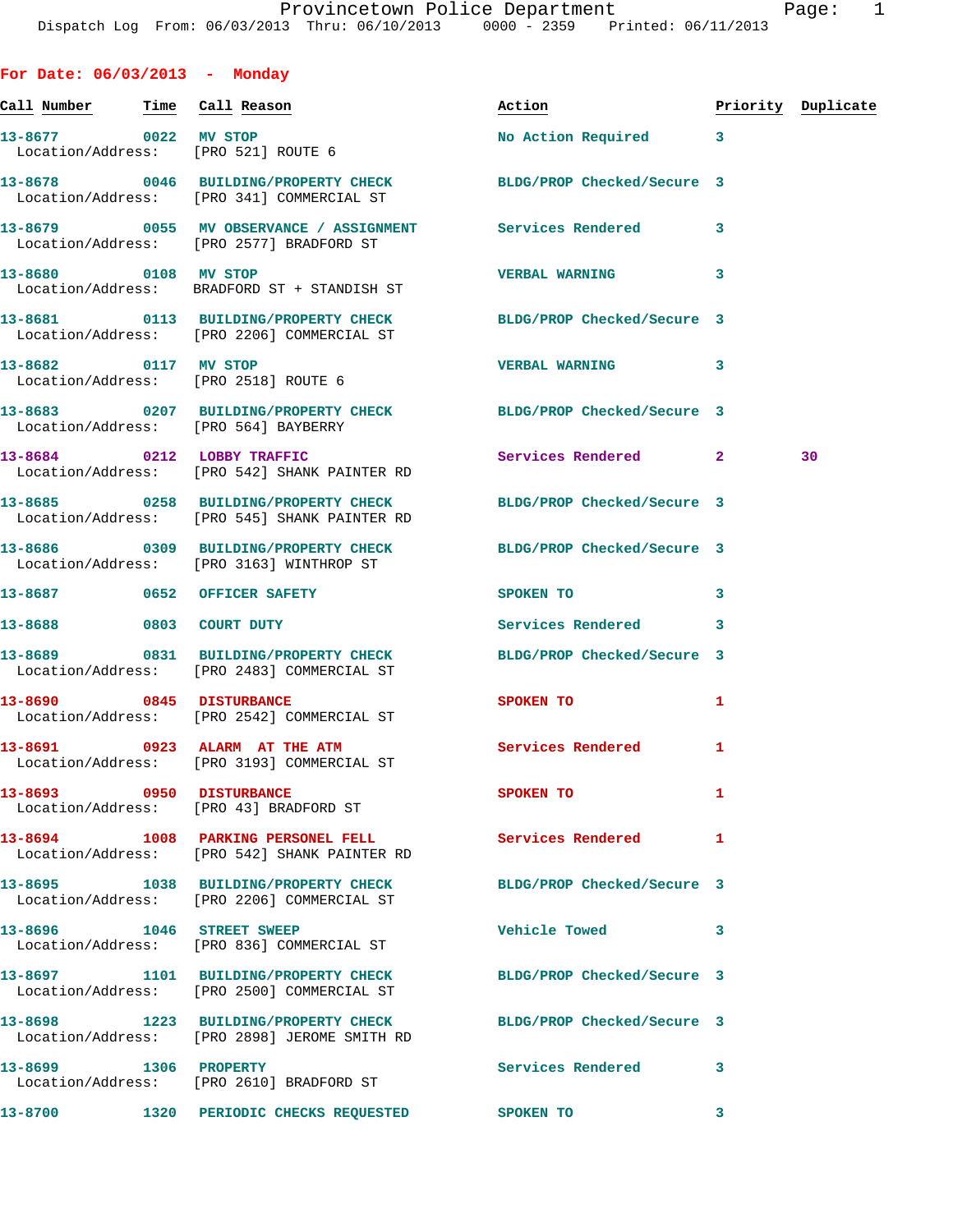|                                                       | Dispatch Log From: 06/03/2013 Thru: 06/10/2013 0000 - 2359 Printed: 06/11/2013                                         | Provincetown Police Department        |              | Page: 2 |  |
|-------------------------------------------------------|------------------------------------------------------------------------------------------------------------------------|---------------------------------------|--------------|---------|--|
|                                                       | 13-8701 1352 DISORDERLY ON BEACH Taken/Referred to Other 2<br>Location/Address: [PRO 350] COMMERCIAL ST                |                                       |              |         |  |
|                                                       | 13-8703 1445 LOST BLACK IPHONE W/BLK CASE No Action Required 3<br>Location/Address: [PRO 2543] MACMILLAN WHARF         |                                       |              | 1       |  |
|                                                       | 13-8702 1447 MV ACCIDENT<br>Location/Address: [PRO 3004] BRADFORD ST                                                   | No Action Required 1                  |              |         |  |
|                                                       | 13-8704 1515 LOST KEYS<br>Location/Address: [PRO 542] SHANK PAINTER RD                                                 | Services Rendered 3                   |              |         |  |
|                                                       | 13-8705 1525 BUILDING/PROPERTY CHECK BLDG/PROP Checked/Secure 3<br>Location/Address: [PRO 2829] UPPER MILLER HILL RD   |                                       |              |         |  |
|                                                       | 13-8706 1535 COMPLAINT<br>Location/Address: [PRO 2849] COMMERCIAL ST                                                   | No Action Required 3                  |              |         |  |
|                                                       | 13-8707 1607 ASSIST AGENCY / MUTUAL AID Taken/Referred to Other 3<br>Location/Address: [PRO 3737] BRADFORD ST          |                                       |              |         |  |
|                                                       | 13-8708 1612 MV COMPLAINT<br>Location/Address: [PRO 60] BRADFORD ST                                                    | Services Rendered 2                   |              |         |  |
|                                                       | 13-8709 1631 ANIMAL CALL-FOUNG WHITE DOG No Action Required 2<br>Location/Address: [PRO 606] CONWELL ST                |                                       |              |         |  |
|                                                       | 13-8710 1636 ASSIST CITIZEN<br>Location/Address: [PRO 542] SHANK PAINTER RD                                            | Services Rendered 3                   |              |         |  |
|                                                       | 13-8711 1800 ASSIST CITIZEN<br>Location/Address: [PRO 377] COMMERCIAL ST                                               | SPOKEN TO THE SPOKEN OF THE SPOKEN TO | 3            |         |  |
|                                                       | 13-8712 1812 FOUND STREET SIGN<br>Location/Address: RACE RD + PLEASANT ST                                              | Taken/Referred to Other 3             |              |         |  |
| 13-8713 1828 COMPLAINT                                | Location/Address: [PRO 1729] NELSON AVE                                                                                | No Action Required 3                  |              |         |  |
| Location/Address: [PRO 571] ALDEN ST                  | 13-8714 1902 BUILDING/PROPERTY CHECK BLDG/PROP Checked/Secure 3                                                        |                                       |              |         |  |
|                                                       | 13-8715 1935 COMPLAINT-STOLEN PHONE<br>Location/Address: [PRO 539] SHANK PAINTER RD                                    | No Action Required 3                  |              |         |  |
|                                                       | 13-8716 2059 ASSIST CITIZEN<br>Location/Address: [PRO 542] SHANK PAINTER RD                                            | No Action Required 3                  |              |         |  |
| Location/Address: [PRO 3287] ROUTE 6                  | 13-8717 2105 BUILDING/PROPERTY CHECK BLDG/PROP Checked/Secure 3                                                        |                                       |              |         |  |
|                                                       | 13-8719 2136 MV OBSERVANCE / ASSIGNMENT No Action Required 3<br>Location/Address: CAPTAIN BERTIE RD + SHANK PAINTER RD |                                       |              |         |  |
|                                                       | 13-8720 2155 BUILDING/PROPERTY CHECK BLDG/PROP Checked/Secure 3<br>Location/Address: [PRO 175] COMMERCIAL ST           |                                       |              |         |  |
| 13-8721 2305 MV STOP<br>Location/Address: BRADFORD ST |                                                                                                                        | No Action Required 3                  |              |         |  |
| Location/Address: [PRO 2543] MACMILLAN                | 13-8722 2319 BUILDING/PROPERTY CHECK BLDG/PROP Checked/Secure 3                                                        |                                       |              |         |  |
| 13-8723 2333 MV STOP<br>Location/Address: BRADFORD ST |                                                                                                                        | <b>VERBAL WARNING</b>                 | 3            |         |  |
| 13-8724 2338 MV STOP                                  | Location/Address: LAW ST + BRADFORD ST                                                                                 | <b>VERBAL WARNING</b>                 | $\mathbf{3}$ |         |  |
| Location/Address: [PRO 3440] ROUTE 6                  | 13-8725 2346 MV OBSERVANCE / ASSIGNMENT Services Rendered 3                                                            |                                       |              |         |  |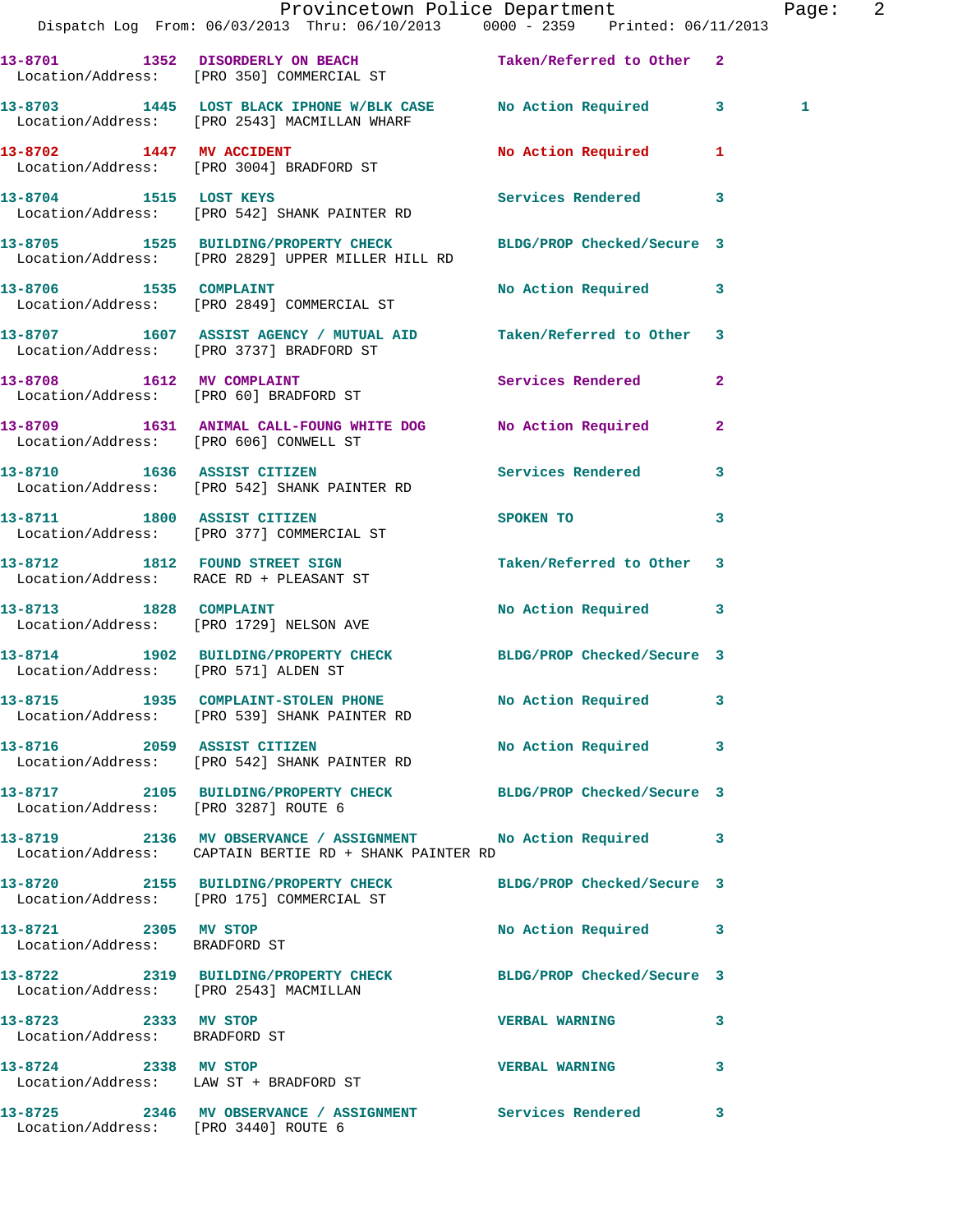Dispatch Log From: 06/03/2013 Thru: 06/10/2013 0000 - 2359 Printed: 06/11/2013

|                                                        | 13-8726 2346 FOUND WALLET<br>Location/Address: [PRO 182] COMMERCIAL ST                                         | Services Rendered         | 3              |
|--------------------------------------------------------|----------------------------------------------------------------------------------------------------------------|---------------------------|----------------|
|                                                        | 13-8727 2358 BUILDING/PROPERTY CHECK BLDG/PROP Checked/Secure 3<br>Location/Address: [PRO 440] HARRY KEMP WAY  |                           |                |
| For Date: $06/04/2013$ - Tuesday                       |                                                                                                                |                           |                |
| 13-8728 0004 MV STOP                                   | Location/Address: [PRO 2518] ROUTE 6                                                                           | <b>VERBAL WARNING</b>     | 3              |
|                                                        | 13-8729 0015 DISORDERLY<br>Location/Address: [PRO 3443] COMMERCIAL ST<br>Refer To $P/C$ : 13-86-AR             | Services Rendered         | $\overline{a}$ |
|                                                        | 13-8730 0111 BUILDING/PROPERTY CHECK BLDG/PROP Checked/Secure 3<br>Location/Address: [PRO 530] SHANKPAINTER RD |                           |                |
|                                                        | 13-8731 0116 MV OBSERVANCE / ASSIGNMENT Services Rendered<br>Location/Address: [PRO 2577] BRADFORD ST          |                           | 3              |
| 13-8732 0120 MV STOP                                   | Location/Address: [PRO 105] COMMERCIAL ST                                                                      | <b>VERBAL WARNING</b>     | 3              |
| 13-8733 0129 MV STOP<br>Location/Address: ALLERTON ST  |                                                                                                                | <b>No Action Required</b> | 3              |
| 13-8734 0141 MV STOP                                   | Location/Address: JEROME SMITH RD + SHANK PAINTER RD                                                           | <b>VERBAL WARNING</b>     | 3              |
|                                                        | 13-8735 0157 TRANSPORT<br>Location/Address: [PRO 357] COMMERCIAL ST                                            | Services Rendered         | 3              |
| 13-8736 0205 COMPLAINT<br>Location/Address: GOSNOLD ST |                                                                                                                | <b>GONE ON ARRIVAL</b>    | 3              |
|                                                        | 13-8737 0207 DOMESTIC DISTURBANCE/ASSAULT Services Rendered<br>Location/Address: [PRO 2704] COMMERCIAL ST      |                           | 1              |
|                                                        | 13-8738 0523 BUILDING/PROPERTY CHECK BLDG/PROP Checked/Secure 3<br>Location/Address: [PRO 306] COMMERCIAL ST   |                           |                |
|                                                        | 13-8739 0553 911 ALARM SOUNDING Services Rendered 1<br>Location/Address: [PRO 542] SHANK PAINTER RD            |                           |                |
|                                                        | 13-8740 0556 LOBBY TRAFFIC<br>Location/Address: [PRO 542] SHANK PAINTER RD                                     | Services Rendered 2       | 24             |
|                                                        | 13-8741 0616 SPEED DOLLY ASSIGNMENT Services Rendered<br>Location/Address: [PRO 42] BRADFORD ST                |                           | 3              |
|                                                        | 13-8742 0728 BUILDING/PROPERTY CHECK BLDG/PROP Checked/Secure 3<br>Location/Address: [PRO 3259] MACMILLAN      |                           |                |
|                                                        | 13-8743 0747 MV OBSERVANCE / ASSIGNMENT Services Rendered<br>Location/Address: [PRO 2513] ROUTE 6              |                           | 3              |
|                                                        | 13-8744 0750 MV OBSERVANCE / ASSIGNMENT No Action Required<br>Location/Address: BRADFORD ST EXT + W VINE ST    |                           | 3              |
| 13-8745 0756 MV STOP                                   | Location/Address: [PRO 521] ROUTE 6                                                                            | <b>VERBAL WARNING</b>     | 3              |
| 13-8746 0802 MV STOP                                   | Location/Address: [PRO 2818] CONWELL ST                                                                        | <b>VERBAL WARNING</b>     | 3              |
| 13-8747 0820 MV STOP                                   | Location/Address: ANTHONY ST + BRADFORD ST                                                                     | <b>VERBAL WARNING</b>     | 3              |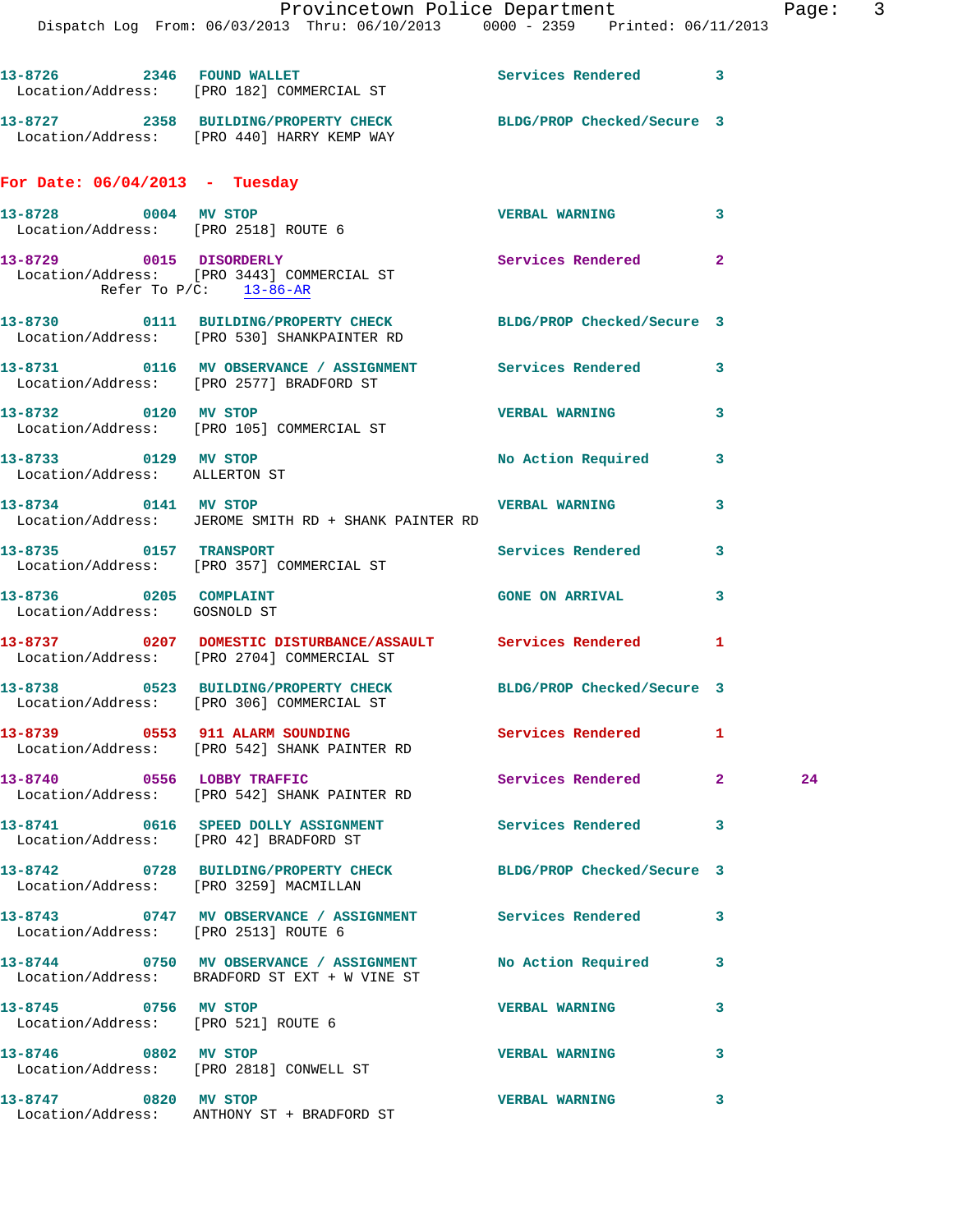|                                                              | Provincetown Police Department<br>Dispatch Log From: 06/03/2013 Thru: 06/10/2013 0000 - 2359 Printed: 06/11/2013 |                             |                | Page: 4        |  |
|--------------------------------------------------------------|------------------------------------------------------------------------------------------------------------------|-----------------------------|----------------|----------------|--|
|                                                              | 13-8748 0922 MEDICAL EMERGENCY<br>Location/Address: [PRO 1358] COMMERCIAL ST                                     | Transported to Hospital 1   |                |                |  |
|                                                              | 13-8749 0930 TRAFFIC CONTROL Services Rendered 3<br>Location/Address: ALDEN ST + CEMETERY RD                     |                             |                | $\overline{2}$ |  |
|                                                              |                                                                                                                  | Services Rendered 2         |                |                |  |
|                                                              | 13-8751 1004 STREET SWEEP<br>Location/Address: [PRO 1627] COMMERCIAL ST                                          | <b>Vehicle Towed State</b>  | $\mathbf{2}$   | $\mathbf{2}$   |  |
| 13-8752 1052 FOLLOW UP                                       | Location/Address: [PRO 1729] NELSON AVE                                                                          | FOLLOW UP                   | $\overline{2}$ |                |  |
| Location/Address: [PRO 2521] ROUTE 6                         | 13-8753 1054 MV OBSERVANCE / ASSIGNMENT Services Rendered                                                        |                             | $\mathbf{3}$   |                |  |
|                                                              | 13-8754 1101 SERVICE CALL<br>Location/Address: [PRO 3296] SHANK PAINTER RD                                       | Services Rendered 3         |                |                |  |
| 13-8755 1117 MV STOP<br>Location/Address: RYDER ST EXT       |                                                                                                                  | <b>VERBAL WARNING</b>       | 3              |                |  |
| Refer To Accident: 13-27-AC                                  | 13-8756 1120 MV VS. PROPERTY<br>Location/Address: SOPER ST + COMMERCIAL ST                                       | Services Rendered 2         |                |                |  |
| Location/Address: [PRO 3287] ROUTE 6                         | 13-8757 1145 BUILDING/PROPERTY CHECK BLDG/PROP Checked/Secure 3                                                  |                             |                |                |  |
| 13-8758 1152 MV STOP<br>Location/Address: [PRO 2519] ROUTE 6 |                                                                                                                  | <b>VERBAL WARNING</b>       | 3              |                |  |
| Location/Address: [PRO 1615] BANGS ST                        | 13-8759 1200 COMPLAINT/ARGUMENT                                                                                  | Services Rendered 3         |                |                |  |
|                                                              | 13-8760 1227 HAZARDS/DREDGE<br>Location/Address: [PRO 3259] MACMILLAN WHARF                                      | Services Rendered           | $\mathbf{2}$   |                |  |
|                                                              | 13-8761 1239 FLIGHT COVERAGE<br>Location/Address: [PRO 516] RACE POINT RD                                        | Services Rendered 2         |                |                |  |
|                                                              | 13-8762 1251 PARK, WALK & TALK 6 Services Rendered 2<br>Location/Address: [PRO 537] SHANK PAINTER RD             |                             |                |                |  |
|                                                              | 13-8763 1341 PARK, WALK & TALK<br>Location/Address: [PRO 105] COMMERCIAL ST                                      | <b>Services Rendered 22</b> |                |                |  |
| Location/Address: [PRO 571] ALDEN ST                         | 13-8769 1347 BUILDING/PROPERTY CHECK BLDG/PROP Checked/Secure 3                                                  |                             |                |                |  |
|                                                              | 13-8764 1354 NOISE COMPLAINT<br>Location/Address: [PRO 2621] COMMERCIAL ST                                       | Services Rendered 3         |                |                |  |
|                                                              | 13-8765 1356 MV HIT & RUN/PARKED MV No Action Required 2<br>Location/Address: [PRO 545] SHANK PAINTER RD         |                             |                |                |  |
|                                                              | 13-8766 1411 HOSPITAL TRANSPORT<br>Location/Address: [PRO 440] HARRY KEMP WAY                                    | Transported to Hospital 1   |                |                |  |
| Location/Address: [PRO 564] BAYBERRY                         | 13-8767 1412 BUILDING/PROPERTY CHECK BLDG/PROP Checked/Secure 3                                                  |                             |                |                |  |
|                                                              | 13-8768 1413 BUILDING/PROPERTY CHECK BLDG/PROP Checked/Secure 3<br>Location/Address: [PRO 2500] COMMERCIAL ST    |                             |                |                |  |
|                                                              | 13-8770 1417 PARK, WALK & TALK<br>Location/Address: [PRO 433] RYDER ST EXT                                       | Services Rendered           | $\mathbf{2}$   |                |  |
| 13-8771                                                      | 1426 MEDICAL EMERGENCY                                                                                           | <b>Services Rendered</b> 1  |                |                |  |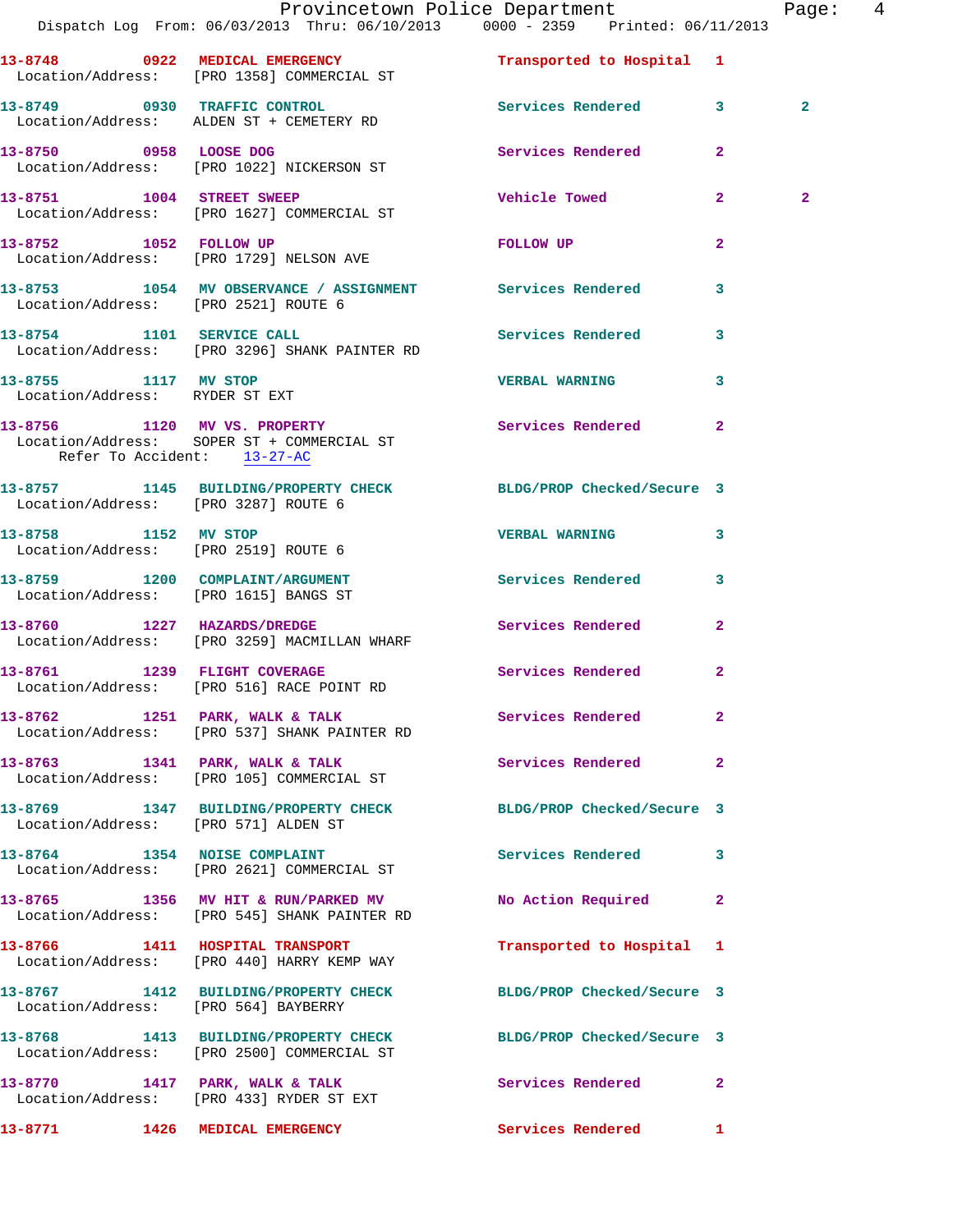|                                                           | Dispatch Log From: 06/03/2013 Thru: 06/10/2013 0000 - 2359 Printed: 06/11/2013                                | Provincetown Police Department |                | Page: 5 |  |
|-----------------------------------------------------------|---------------------------------------------------------------------------------------------------------------|--------------------------------|----------------|---------|--|
|                                                           | Location/Address: [PRO 965] KIMBERLY LN                                                                       |                                |                |         |  |
| 13-8772 1433 MV STOP                                      | Location/Address: JEROME SMITH RD + WINSLOW ST                                                                | VERBAL WARNING 3               |                |         |  |
|                                                           | 13-8773 1438 FOLLOW UP<br>Location/Address: [PRO 1729] NELSON AVE                                             | Services Rendered 2            |                |         |  |
| 13-8774 1520 LOST CAT<br>Location/Address: BLUEBERRY AVE  |                                                                                                               | Services Rendered 2            |                |         |  |
|                                                           | 13-8775 1609 HARASSMENT<br>Location/Address: [PRO 367] COMMERCIAL ST                                          | Services Rendered 2            |                |         |  |
|                                                           | 13-8776 1616 BIKE GENERAL<br>Location/Address: [PRO 105] COMMERCIAL ST                                        | Services Rendered 2            |                |         |  |
|                                                           | 13-8777 1707 AIRCRAFT<br>Location/Address: [PRO 516] RACE POINT RD                                            | Services Rendered 2            |                |         |  |
| 13-8778 1710 MV COMPLAINT<br>Location/Address: GOSNOLD ST |                                                                                                               | Services Rendered              | $\overline{2}$ |         |  |
|                                                           | 13-8779 1816 PARK, WALK & TALK<br>Location/Address: [PRO 105] COMMERCIAL ST                                   | Services Rendered 2            |                |         |  |
|                                                           | 13-8780 1827 BUILDING/PROPERTY CHECK BLDG/PROP Checked/Secure 3<br>Location/Address: [PRO 526] RYDER ST EXT   |                                |                |         |  |
|                                                           | 13-8784 1900 911 TECH IN/OUT Services Rendered 3                                                              |                                |                |         |  |
|                                                           | 13-8792 1900 FOUND NYCPBA CARD<br>Location/Address: [PRO 2499] RACE POINT RD                                  | Services Rendered              | $\mathbf{3}$   |         |  |
|                                                           | 13-8781 1907 SPEED DOLLY ASSIGNMENT<br>Location/Address: [PRO 43] BRADFORD ST                                 | Services Rendered 3            |                |         |  |
|                                                           | 13-8782 1911 BUILDING/PROPERTY CHECK BLDG/PROP Checked/Secure 3<br>Location/Address: [PRO 3317] CEMETERY RD   |                                |                |         |  |
|                                                           | 13-8783 1922 COMPLAINT - STREET PERFORMERS SPOKEN TO<br>Location/Address: [PRO 2737] COMMERCIAL ST            |                                | 3              |         |  |
| 13-8785 2014 MV ACCIDENT                                  | Location/Address: [PRO 165] COMMERCIAL ST                                                                     | PATIENT REFUSAL 1              |                |         |  |
|                                                           | 13-8786 2030 BUILDING/PROPERTY CHECK BLDG/PROP Checked/Secure 3<br>Location/Address: [PRO 2206] COMMERCIAL ST |                                |                |         |  |
| Location/Address: [PRO 3287] ROUTE 6                      | 13-8787 2111 BUILDING/PROPERTY CHECK BLDG/PROP Checked/Secure 3                                               |                                |                |         |  |
|                                                           | 13-8788 2135 BUILDING/PROPERTY CHECK<br>Location/Address: [PRO 306] COMMERCIAL ST                             | BLDG/PROP Checked/Secure 3     |                |         |  |
| 13-8789 2136 MV STOP<br>Location/Address: BRADFORD ST     |                                                                                                               | VERBAL WARNING 3               |                |         |  |
|                                                           | 13-8790 2151 BUILDING/PROPERTY CHECK BLDG/PROP Checked/Secure 3<br>Location/Address: [PRO 1638] COMMERCIAL ST |                                |                |         |  |
| Location/Address: [PRO 2539] RYDER ST                     | 13-8791 2153 BUILDING/PROPERTY CHECK BLDG/PROP Checked/Secure 3                                               |                                |                |         |  |
|                                                           | 13-8793 2204 BUILDING/PROPERTY CHECK BLDG/PROP Checked/Secure 3<br>Location/Address: [PRO 2206] COMMERCIAL ST |                                |                |         |  |
| 13-8794 2225 FOUND DOG                                    | Location/Address: [PRO 3287] ROUTE 6                                                                          | Services Rendered 2            |                |         |  |
|                                                           | 13-8795 2323 BUILDING/PROPERTY CHECK BLDG/PROP Checked/Secure 3                                               |                                |                |         |  |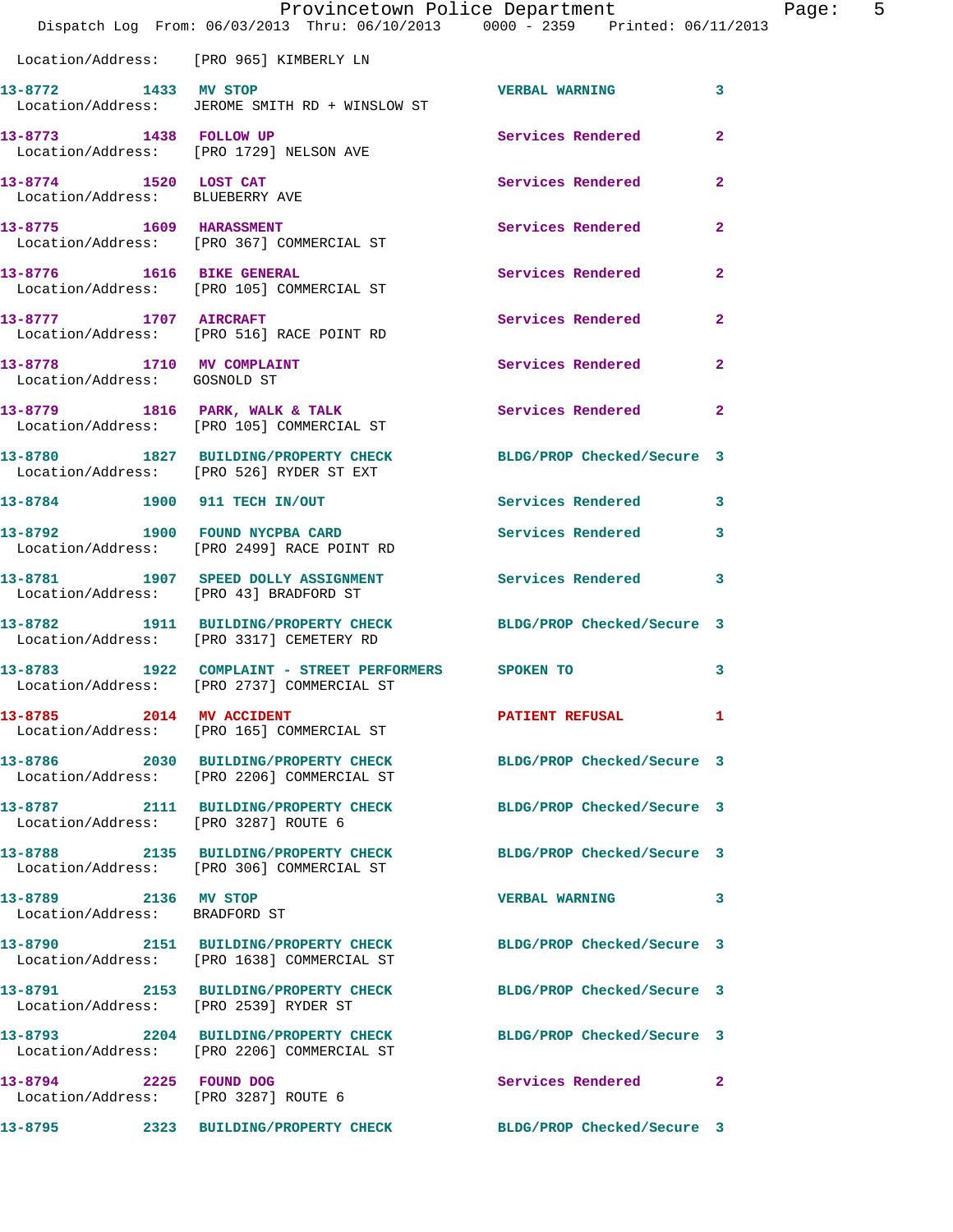|                                        | Dispatch Log From: 06/03/2013 Thru: 06/10/2013 0000 - 2359 Printed: 06/11/2013                                  | Provincetown Police Department | Page: 6 |  |
|----------------------------------------|-----------------------------------------------------------------------------------------------------------------|--------------------------------|---------|--|
|                                        | Location/Address: [PRO 519] RACE POINT RD                                                                       |                                |         |  |
|                                        | 13-8796 2334 BUILDING/PROPERTY CHECK BLDG/PROP Checked/Secure 3<br>Location/Address: [PRO 3256] COMMERCIAL ST   |                                |         |  |
|                                        | 13-8797 2343 MV OBSERVANCE / ASSIGNMENT Services Rendered 3<br>Location/Address: RYDER ST + BRADFORD ST         |                                |         |  |
| 13-8798 2352 MV STOP                   | Location/Address: BRADFORD ST + WASHINGTON AVE                                                                  | <b>VERBAL WARNING</b> 3        |         |  |
| For Date: $06/05/2013$ - Wednesday     |                                                                                                                 |                                |         |  |
|                                        | 13-8799 0000 COMPLAINT 3<br>Location/Address: [PRO 3137] RACE POINT RD                                          |                                |         |  |
|                                        | 13-8800 0015 BUILDING/PROPERTY CHECK BLDG/PROP Checked/Secure 3<br>Location/Address: [PRO 182] COMMERCIAL ST    |                                |         |  |
| Location/Address: [PRO 2513] ROUTE 6   | 13-8801 0015 MV OBSERVANCE / ASSIGNMENT Services Rendered 3                                                     |                                |         |  |
|                                        | 13-8802 0033 PARK, WALK & TALK Services Rendered 2<br>Location: CENTER ROAM                                     |                                |         |  |
|                                        | 13-8803 0037 MV OBSERVANCE / ASSIGNMENT BLDG/PROP Checked/Secure 3<br>Location/Address: [PRO 2577] BRADFORD ST  |                                |         |  |
|                                        | 13-8804 0040 BAR CHECK<br>Location/Address: [PRO 3443] COMMERCIAL ST                                            | Services Rendered 2            |         |  |
|                                        | 13-8805 0106 BAR CHECK<br>Location/Address: [PRO 484] MASONIC PL                                                | Services Rendered 2            |         |  |
|                                        | 13-8806 0112 BUILDING/PROPERTY CHECK BLDG/PROP Checked/Secure 3<br>Location/Address: [PRO 105] COMMERCIAL ST    |                                |         |  |
| Location/Address: [PRO 94] BRADFORD ST | 13-8807 0117 MV OBSERVANCE / ASSIGNMENT Services Rendered 3                                                     |                                |         |  |
|                                        | 13-8808 0202 BUILDING/PROPERTY CHECK BLDG/PROP Checked/Secure 3<br>Location/Address: [PRO 1778] SHANKPAINTER RD |                                |         |  |
| 13-8809 0227 MV STOP                   | Location/Address: SHANK PAINTER RD + BRADFORD ST                                                                | <b>VERBAL WARNING</b> 3        |         |  |
|                                        | 13-8810 0502 BUILDING/PROPERTY CHECK BLDG/PROP Checked/Secure 3<br>Location/Address: [PRO 530] SHANKPAINTER RD  |                                |         |  |
|                                        | 13-8811 0515 MV OBSERVANCE / ASSIGNMENT Services Rendered 3<br>Location/Address: [PRO 2952] SHANKPAINTER RD     |                                |         |  |
|                                        | 13-8812 0519 BUILDING/PROPERTY CHECK BLDG/PROP Checked/Secure 3<br>Location/Address: [PRO 512] PRINCE ST        |                                |         |  |
|                                        | 13-8813 0526 LOBBY TRAFFIC<br>Location/Address: [PRO 542] SHANK PAINTER RD                                      | Services Rendered 2            | 30      |  |
|                                        | 13-8814 0528 ALARM - FIRE<br>Location/Address: [PRO 3392] COMMERCIAL ST                                         | False Alarm 1                  |         |  |
|                                        | 13-8815 0547 BUILDING/PROPERTY CHECK BLDG/PROP Checked/Secure 3<br>Location/Address: [PRO 488] MAYFLOWER ST     |                                |         |  |
|                                        | 13-8816 0615 SPEED DOLLY ASSIGNMENT Services Rendered 3<br>Location/Address: GOSNOLD ST + BRADFORD ST           |                                |         |  |
|                                        | 13-8817 0705 MEDICAL EMERGENCY<br>Location/Address: [PRO 1892] SHANK PAINTER RD                                 | Transported to Hospital 1      | 1       |  |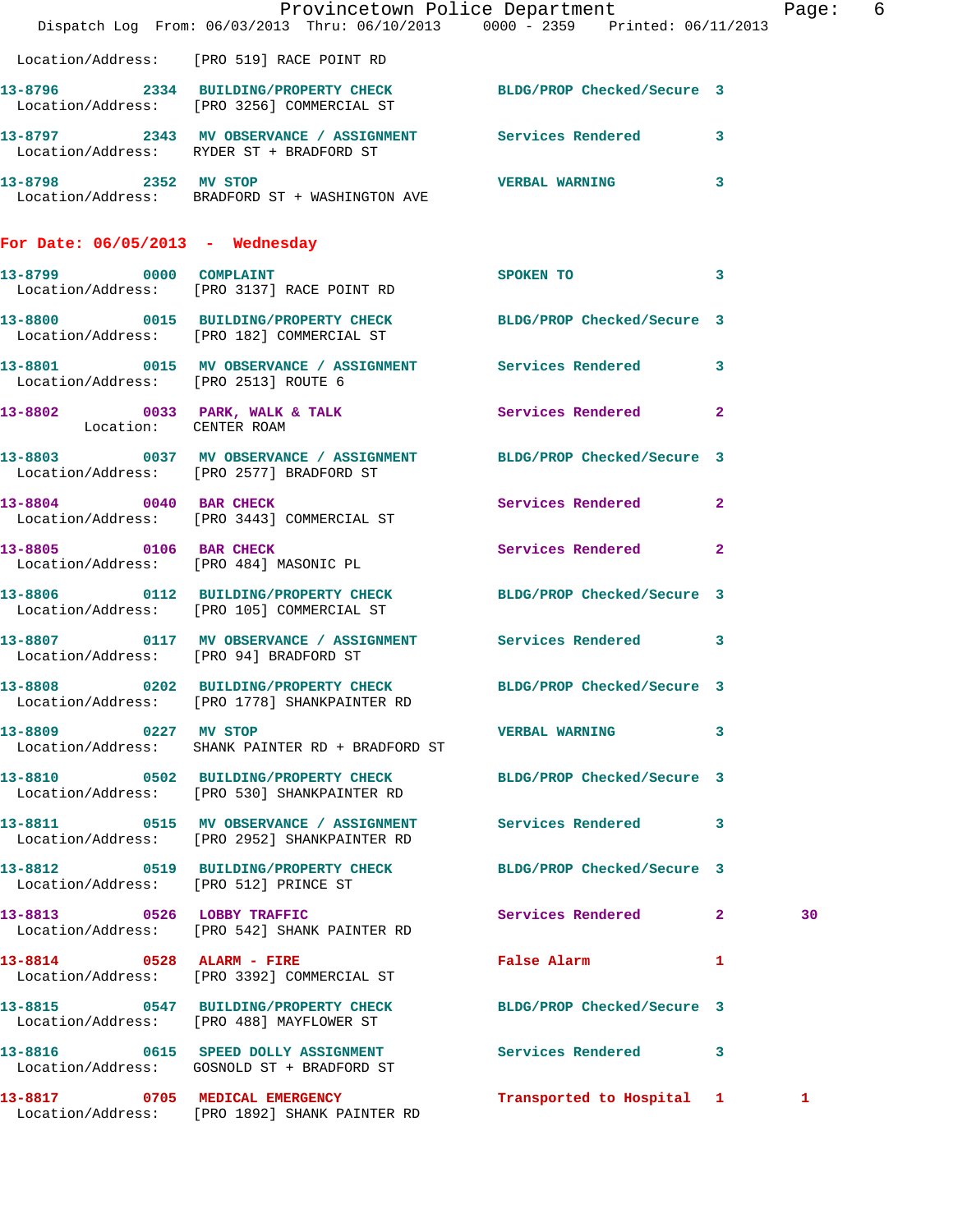|                                                                  | Provincetown Police Department<br>Dispatch Log From: 06/03/2013 Thru: 06/10/2013 0000 - 2359 Printed: 06/11/2013 |                            |                |
|------------------------------------------------------------------|------------------------------------------------------------------------------------------------------------------|----------------------------|----------------|
|                                                                  | 13-8818 0802 BUILDING/PROPERTY CHECK BLDG/PROP Checked/Secure 3<br>Location/Address: [PRO 571] ALDEN ST          |                            |                |
| Location/Address: [PRO 2513] ROUTE 6                             | 13-8819 0807 MV OBSERVANCE / ASSIGNMENT No Action Required                                                       |                            | 3              |
|                                                                  | 13-8820 0827 EXPIRED REGISTRATION<br>Location/Address: [PRO 2696] COMMERCIAL ST                                  | <b>FOLLOW UP</b>           | $\overline{a}$ |
|                                                                  | 13-8821 0835 PARK, WALK & TALK<br>Location/Address: [PRO 2021] COMMERCIAL ST                                     | FOLLOW UP                  | 2              |
| Location/Address: [PRO 3287] ROUTE 6                             | 13-8822 0851 BUILDING/PROPERTY CHECK                                                                             | BLDG/PROP Checked/Secure 3 |                |
| 13-8823 0943 MV STOP<br>Location/Address: MILLER HILL RD         |                                                                                                                  | <b>Services Rendered</b>   | 3              |
|                                                                  | 13-8824 1004 REASSURANCE CHECK<br>Location/Address: [PRO 3632] COMMERCIAL ST                                     | <b>Services Rendered</b>   | 3              |
|                                                                  | 13-8825 1035 FOUND LICENSE<br>Location: [PRO 3431] LOPES SQUARE                                                  | No Action Required         | 3              |
|                                                                  | 13-8826 1059 PARK, WALK & TALK<br>Location/Address: [PRO 285] COMMERCIAL ST                                      | Services Rendered          | $\mathbf{2}$   |
|                                                                  | 13-8827 1131 PARK, WALK & TALK<br>Location/Address: [PRO 537] SHANK PAINTER RD                                   | Services Rendered          | $\mathbf{2}$   |
| 13-8828 1153 ALARM - FIRE                                        | Location/Address: [PRO 437] FREEMAN ST                                                                           | Unfounded                  | 1              |
|                                                                  | 13-8829 1235 MEDICAL EMERGENCY<br>Location/Address: CONWELL ST + HARRY KEMP WAY                                  | Transported to Hospital    | 1              |
| 13-8830 1248 FLIGHT COVERAGE                                     | Location/Address: [PRO 516] RACE POINT RD                                                                        | Services Rendered          | $\mathbf{2}$   |
|                                                                  | 13-8831 1251 DISABLED TROLLEY<br>Location/Address: [PRO 105] COMMERCIAL ST                                       | No Action Required         | $\mathbf{2}$   |
| 13-8832 1331 COURT                                               | Location/Address: [PRO 542] SHANK PAINTER RD                                                                     | Services Rendered          |                |
|                                                                  | 13-8833 1349 BUILDING/PROPERTY CHECK BLDG/PROP Checked/Secure 3<br>Location/Address: [PRO 3317] CEMETERY RD      |                            |                |
| 13-8835 1357 MV STOP                                             | Location/Address: HARRY KEMP WAY + CONWELL ST                                                                    | <b>VERBAL WARNING</b>      | 3              |
|                                                                  | 13-8836 1401 MV OBSERVANCE / ASSIGNMENT Services Rendered<br>Location/Address: [PRO 446] HOWLAND ST              |                            | 3              |
| 13-8837 1415 MV STOP                                             | Location/Address: [PRO 2812] HARRY KEMP WAY                                                                      | <b>VERBAL WARNING</b>      | 3              |
| 13-8838 1434 POTHOLE                                             | Location/Address: MONTELLO ST + BRADFORD ST                                                                      | Unfounded                  | 3              |
|                                                                  | 13-8839 1505 ASSIST AGENCY / MUTUAL AID Services Rendered<br>Location/Address: [PRO 2490] PROVINCELANDS RD       |                            | 3              |
| 13-8840 1511 MV DISABLED<br>Location/Address: [PRO 2513] ROUTE 6 |                                                                                                                  | Services Rendered          | 2              |
| 13-8841 1530 DOG IN M/V                                          | Location/Address: [PRO 526] RYDER ST EXT                                                                         | Services Rendered          | 2              |
|                                                                  | 13-8842 1605 BUILDING/PROPERTY CHECK BLDG/PROP Checked/Secure 3                                                  |                            |                |

Location/Address: [PRO 2483] COMMERCIAL ST

Page: 7<br>3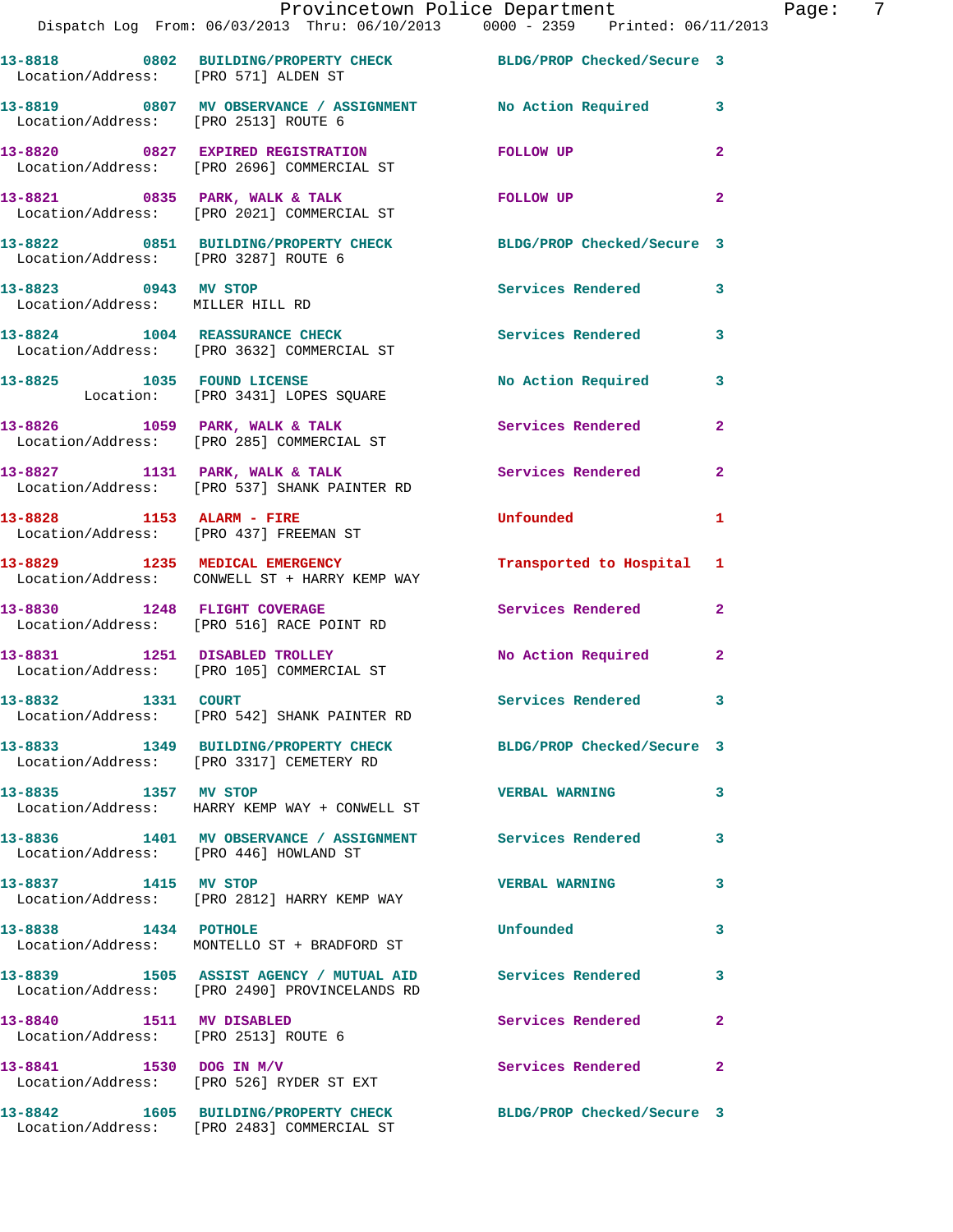| Location/Address: SHANK PAINTER RD                     | 13-8843 1618 LARCENY / FORGERY / FRAUD SPOKEN TO                                                               |                           | $\overline{2}$ |    |
|--------------------------------------------------------|----------------------------------------------------------------------------------------------------------------|---------------------------|----------------|----|
| 13-8844 1652 COMPLAINT                                 | Location/Address: [PRO 3259] MACMILLAN WHARF                                                                   | <b>SPOKEN TO</b>          | 3              |    |
|                                                        | 13-8846 1711 LARCENY /FORGERY/ FRAUD Services Rendered<br>Location/Address: [PRO 1663] COMMERCIAL ST           |                           | $\mathbf{2}$   |    |
| 13-8847 1716 FOLLOW UP                                 | Location/Address: [PRO 1729] NELSON AVE                                                                        | SPOKEN TO                 | 2              |    |
|                                                        | 13-8845 1725 AIRCRAFT<br>Location/Address: [PRO 516] RACE POINT RD                                             | Services Rendered         | $\mathbf{2}$   |    |
|                                                        | 13-8848 1757 MEDICAL EMERGENCY<br>Location/Address: [PRO 285] COMMERCIAL ST                                    | Transported to Hospital 1 |                |    |
|                                                        | 13-8849 1820 FOUND WALLET/CLAIMED<br>Location/Address: [PRO 165] COMMERCIAL ST                                 | Services Rendered         | 3              |    |
|                                                        | 13-8850 1939 BUILDING/PROPERTY CHECK Services Rendered<br>Location/Address: [PRO 391] COMMERCIAL ST            |                           | 3              |    |
|                                                        | 13-8851 2139 BY-LAW VIOLATION<br>Location/Address: [PRO 3442] COMMERCIAL ST                                    | <b>VERBAL WARNING</b>     | $\mathbf{2}$   |    |
|                                                        | 13-8852 2150 MEDICAL EMERGENCY<br>Location/Address: [PRO 3670] SHANK PAINTER RD                                | Transported to Hospital 1 |                |    |
|                                                        | 13-8853 2216 MEDICAL EMERGENCY Transported to Hospital 1<br>Location/Address: [PRO 965] KIMBERLY LN            |                           |                |    |
|                                                        | 13-8854 2235 MV ACCIDENT<br>Location/Address: CENTER ST + COMMERCIAL ST                                        | Services Rendered 1       |                |    |
|                                                        | 13-8856 2244 MV STOP<br>Location/Address: [PRO 3443] COMMERCIAL ST                                             | <b>VERBAL WARNING</b>     | 3              |    |
|                                                        | 13-8857 2320 BUILDING/PROPERTY CHECK BLDG/PROP Checked/Secure 3<br>Location/Address: [PRO 530] SHANKPAINTER RD |                           |                |    |
|                                                        | 13-8858 2348 BUILDING/PROPERTY CHECK Services Rendered<br>Location/Address: [PRO 2483] COMMERCIAL ST           |                           | 3              |    |
| For Date: $06/06/2013$ - Thursday                      |                                                                                                                |                           |                |    |
|                                                        | 13-8859 0004 LOBBY TRAFFIC<br>Location/Address: [PRO 542] SHANK PAINTER RD                                     | Services Rendered 2       |                | 32 |
| 13-8860 0011 MV STOP                                   | Location/Address: ANTHONY ST + BRADFORD ST                                                                     | <b>VERBAL WARNING</b>     | 3              |    |
|                                                        | 13-8862 0027 MV OBSERVANCE / ASSIGNMENT No Action Required<br>Location/Address: [PRO 2577] BRADFORD ST         |                           | 3              |    |
| 13-8863 0030 MV STOP<br>Location/Address: RYDER ST EXT |                                                                                                                | <b>VERBAL WARNING</b>     | 3              |    |
| Location/Address: [PRO 2543] MACMILLAN                 | 13-8864 0030 BUILDING/PROPERTY CHECK BLDG/PROP Checked/Secure 3                                                |                           |                |    |
| 13-8865 0040 MV STOP                                   | Location/Address: [PRO 3443] COMMERCIAL ST<br>Refer To Arrest: 13-87-AR                                        | Citation/Warning Issued 3 |                |    |
| 13-8866 0100 ANIMAL CALL                               |                                                                                                                | <b>VERBAL WARNING 2</b>   |                |    |

Location/Address: [PRO 175] COMMERCIAL ST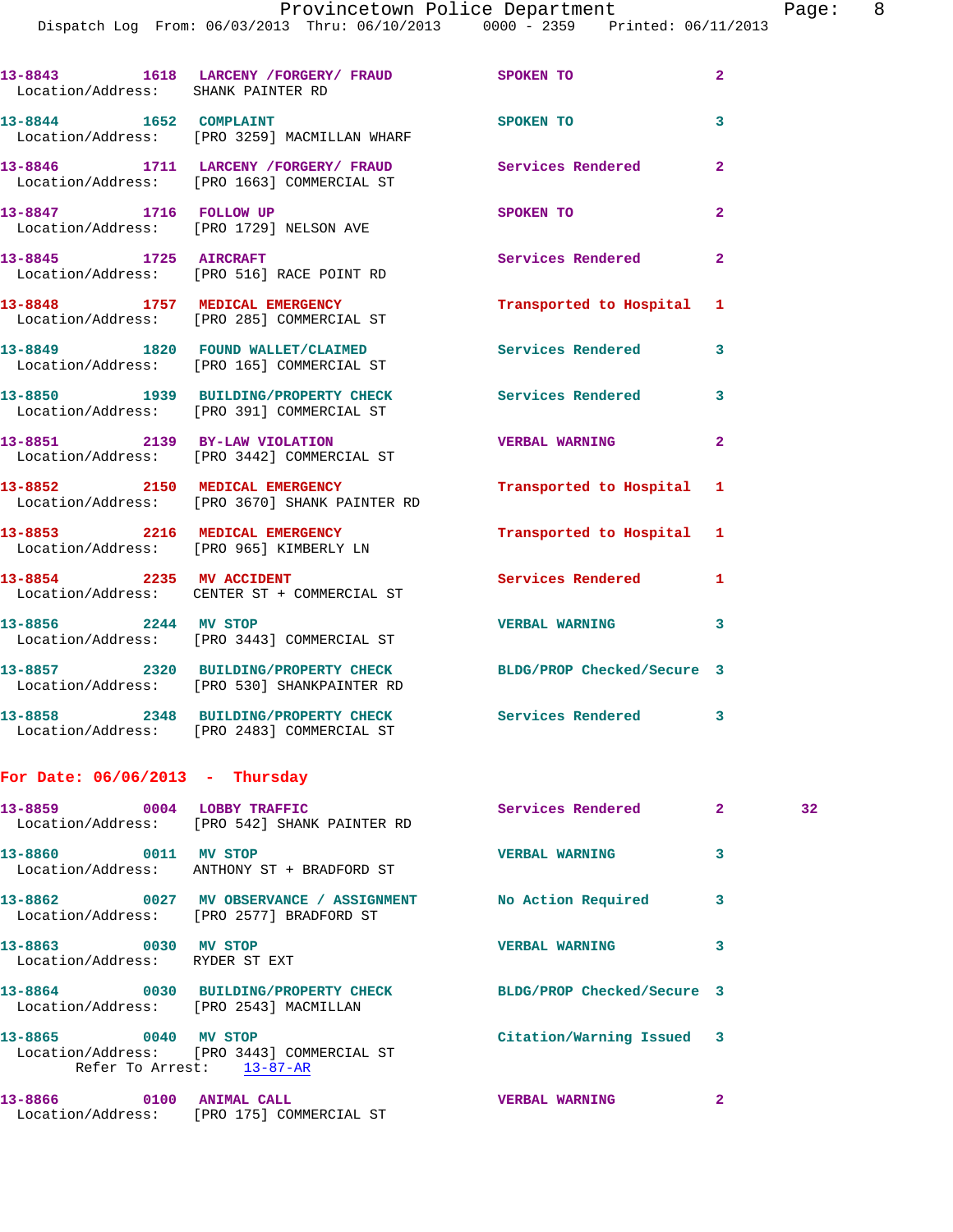|                                      | Provincetown Police Department<br>Dispatch Log From: 06/03/2013 Thru: 06/10/2013 0000 - 2359 Printed: 06/11/2013 |                                    |                         | Page: 9 |  |
|--------------------------------------|------------------------------------------------------------------------------------------------------------------|------------------------------------|-------------------------|---------|--|
|                                      | 13-8867 		 0131 BUILDING/PROPERTY CHECK Services Rendered 3<br>Location/Address: [PRO 391] COMMERCIAL ST         |                                    |                         |         |  |
|                                      | 13-8868 0208 ASSIST AGENCY / WATER DEPT Taken/Referred to Other 3<br>Location/Address: [PRO 3331] COMMERCIAL ST  |                                    |                         |         |  |
|                                      | 13-8869 0500 GENERAL INFO                                                                                        | No Action Required 3               |                         |         |  |
|                                      | 13-8870 0557 SPEED DOLLY DEPLOYED<br>Location/Address: [PRO 899] COURT ST                                        | No Action Required                 | $\overline{\mathbf{3}}$ |         |  |
|                                      | 13-8871 0628 MV COMPLAINT<br>Location/Address: [PRO 1953] COMMERCIAL ST                                          | No Action Required                 | $\mathbf{2}$            |         |  |
|                                      | 13-8877 0700 HARBORMASTER ON/OFF DUTY Services Rendered<br>Location/Address: [PRO 2543] MACMILLAN WHARF          |                                    | $\mathbf{2}$            |         |  |
| Location/Address: CENTER ST          | 13-8872 0705 MV ACCIDENT                                                                                         | Services Rendered 1                |                         |         |  |
| Location/Address: [PRO 3287] ROUTE 6 | 13-8873 0711 BUILDING/PROPERTY CHECK BLDG/PROP Checked/Secure 3                                                  |                                    |                         |         |  |
|                                      | 13-8874 0711 TRAFFIC CONTROL<br>Location/Address: HOWLAND ST + COMMERCIAL ST                                     | Services Rendered 3                |                         |         |  |
|                                      | 13-8875 0721 BUILDING/PROPERTY CHECK BLDG/PROP Checked/Secure 3<br>Location/Address: [PRO 2206] COMMERCIAL ST    |                                    |                         |         |  |
| Location/Address: [PRO 564] BAYBERRY | 13-8876 0725 BUILDING/PROPERTY CHECK BLDG/PROP Checked/Secure 3                                                  |                                    |                         |         |  |
| Location/Address: CONANT ST          | 13-8878 0807 ROAD CLOSURES                                                                                       | Services Rendered 3                |                         |         |  |
| Location/Address: [PRO 571] ALDEN ST | 13-8880 0821 BUILDING/PROPERTY CHECK BLDG/PROP Checked/Secure 3                                                  |                                    |                         |         |  |
|                                      | 13-8881 0954 MEDICAL EMERGENCY<br>Location/Address: [PRO 2432] RACE POINT RD                                     | Transported to Hospital 1          |                         |         |  |
| 13-8882                              | 0955 BUILDING/PROPERTY CHECK<br>Location/Address: [PRO 3318] CEMETERY RD                                         | BLDG/PROP Checked/Secure 3         |                         |         |  |
| 13-8883 1000 MV STOP                 | Location/Address: [PRO 3296] SHANK PAINTER RD                                                                    | Services Rendered 3                |                         |         |  |
|                                      | 13-8884 1019 STREET SWEEP TOWS<br>Location/Address: [PRO 2935] COMMERCIAL ST                                     | Vehicle Towed <b>Search Struck</b> | $\mathbf{2}$            |         |  |
|                                      | 13-8885 1023 FLIGHT COVERAGE<br>Location/Address: [PRO 516] RACE POINT RD                                        | Services Rendered                  | 3                       |         |  |
|                                      | 13-8886 1041 COMPLAINT/HEDGES<br>Location/Address: CONWELL ST + CEMETERY RD                                      | Services Rendered 3                |                         |         |  |
|                                      | 13-8887 1109 BUILDING/PROPERTY CHECK BLDG/PROP Checked/Secure 3<br>Location/Address: [PRO 3317] CEMETERY RD      |                                    |                         |         |  |
|                                      | 13-8888 1129 BUILDING/PROPERTY CHECK BLDG/PROP Checked/Secure 3<br>Location/Address: [PRO 2483] COMMERCIAL ST    |                                    |                         |         |  |
|                                      | 13-8889 1145 PARK, WALK & TALK<br>Location/Address: [PRO 537] SHANK PAINTER RD                                   | SPOKEN TO                          | $\mathbf{2}$            |         |  |
|                                      | 13-8890 1159 NEIGHBOR DISPUTE<br>Location/Address: [PRO 1840] COMMERCIAL ST                                      | <b>SPOKEN TO</b>                   | 3                       |         |  |
|                                      | 13-8891 1254 ASSAULT/PAST OCCURED<br>Location/Address: [PRO 542] SHANK PAINTER RD                                | Services Rendered 1                |                         | 1       |  |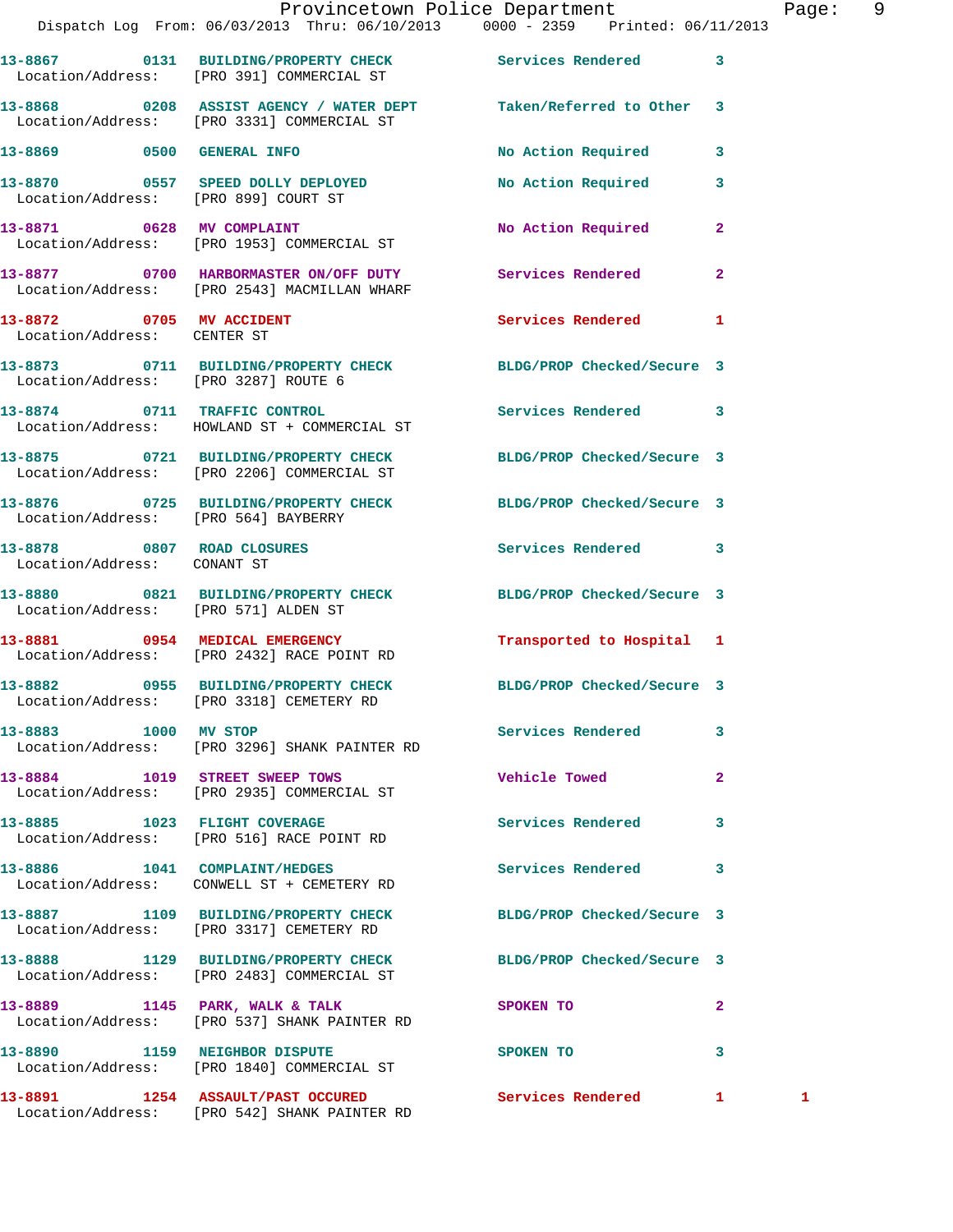|                                                               | Provincetown Police Department Fage: 10<br>Dispatch Log From: 06/03/2013 Thru: 06/10/2013 0000 - 2359 Printed: 06/11/2013 |                            |              |  |
|---------------------------------------------------------------|---------------------------------------------------------------------------------------------------------------------------|----------------------------|--------------|--|
|                                                               | 13-8892 1350 911 GENERAL<br>Location/Address: [PRO 208] COMMERCIAL ST                                                     | Services Rendered 1        |              |  |
|                                                               | 13-8893 1538 FOLLOW UP<br>Location/Address: [PRO 1091] RACE RD                                                            | Services Rendered          | $\mathbf{2}$ |  |
|                                                               | 13-8894 1546 HAZARDS<br>Location/Address: [PRO 2144] CONWELL ST                                                           | Services Rendered          | $\mathbf{2}$ |  |
|                                                               | 13-8895 1604 MV OBSERVANCE / ASSIGNMENT Services Rendered<br>Location/Address: [PRO 2513] ROUTE 6                         |                            | $\mathbf{3}$ |  |
|                                                               | 13-8896 1608 MV STOP<br>Location/Address: [PRO 3430] COMMERCIAL ST                                                        | <b>VERBAL WARNING</b>      | 3            |  |
| 13-8897 1615 BIKE ACCIDENT<br>Location/Address: COMMERCIAL ST |                                                                                                                           | PATIENT REFUSAL            | $\mathbf{2}$ |  |
|                                                               | 13-8898 1628 FOUND CELL PHONE/CLAIMED Services Rendered 3<br>Location/Address: [PRO 2217] COMMERCIAL ST                   |                            |              |  |
|                                                               | 13-8899 1649 PARKING COMPLAINT / GENERAL Citation/Warning Issued 3<br>Location/Address: [PRO 1086] PRINCE ST              |                            |              |  |
|                                                               | 13-8900 1655 FOUND GREY NAP SACK Services Rendered 3<br>Location/Address: [PRO 3287] ROUTE 6                              |                            |              |  |
| Location/Address: [PRO 2518] ROUTE 6                          | 13-8901 1658 MV STOP                                                                                                      | <b>VERBAL WARNING</b>      | 3            |  |
|                                                               | 13-8902 1753 MV STOP/VERB BLUE LITE BAR VERBAL WARNING<br>Location/Address: [PRO 2277] BRADFORD ST                        |                            | 3            |  |
|                                                               | 13-8903 1801 MV STOP<br>Location/Address: [PRO 3296] SHANK PAINTER RD                                                     | <b>VERBAL WARNING</b>      | 3            |  |
|                                                               | 13-8904 1816 MV COMPLAINT<br>Location/Address: [PRO 519] RACE POINT RD                                                    | Services Rendered          | $\mathbf{2}$ |  |
|                                                               | 13-8905   1859   COMPLAINT - STREET PERFORMERS   SPOKEN TO<br>Location/Address: [PRO 2973] COMMERCIAL ST                  |                            | 3            |  |
|                                                               | 13-8906 1952 LARCENY / FORGERY / FRAUD<br>Location/Address: [PRO 3432] COMMERCIAL ST                                      | <b>Services Rendered</b>   |              |  |
|                                                               | 13-8907 2014 LOST IPHONE BLUE CASE Services Rendered<br>Location/Address: [PRO 542] SHANK PAINTER RD                      |                            | 3            |  |
| 13-8908 2043 ALARM - GENERAL                                  | Location/Address: [PRO 3165] RACE POINT RD                                                                                | BLDG/PROP Checked/Secure 1 |              |  |
| 13-8909 2107 MV STOP                                          | Location/Address: [PRO 2479] ROUTE 6                                                                                      | <b>VERBAL WARNING</b>      | 3            |  |
|                                                               | 13-8910 2126 BUILDING/PROPERTY CHECK BLDG/PROP Checked/Secure 3<br>Location/Address: [PRO 2206] COMMERCIAL ST             |                            |              |  |
|                                                               | 13-8912 2151 FOLLOW UP<br>Location/Address: [PRO 3296] SHANK PAINTER RD                                                   | Services Rendered          | 2            |  |
|                                                               | 13-8913 2304 SUSPICIOUS ACTIVITY<br>Location/Address: BRADFORD ST + HOWLAND ST                                            | No Action Required         | $\mathbf{2}$ |  |
| For Date: $06/07/2013$ - Friday                               |                                                                                                                           |                            |              |  |
|                                                               | 13-8914 0013 BUILDING/PROPERTY CHECK                                                                                      | Services Rendered 3        |              |  |

 Location/Address: [PRO 2483] COMMERCIAL ST **13-8915 0023 BUILDING/PROPERTY CHECK BLDG/PROP Checked/Secure 3**  Location/Address: [PRO 1638] COMMERCIAL ST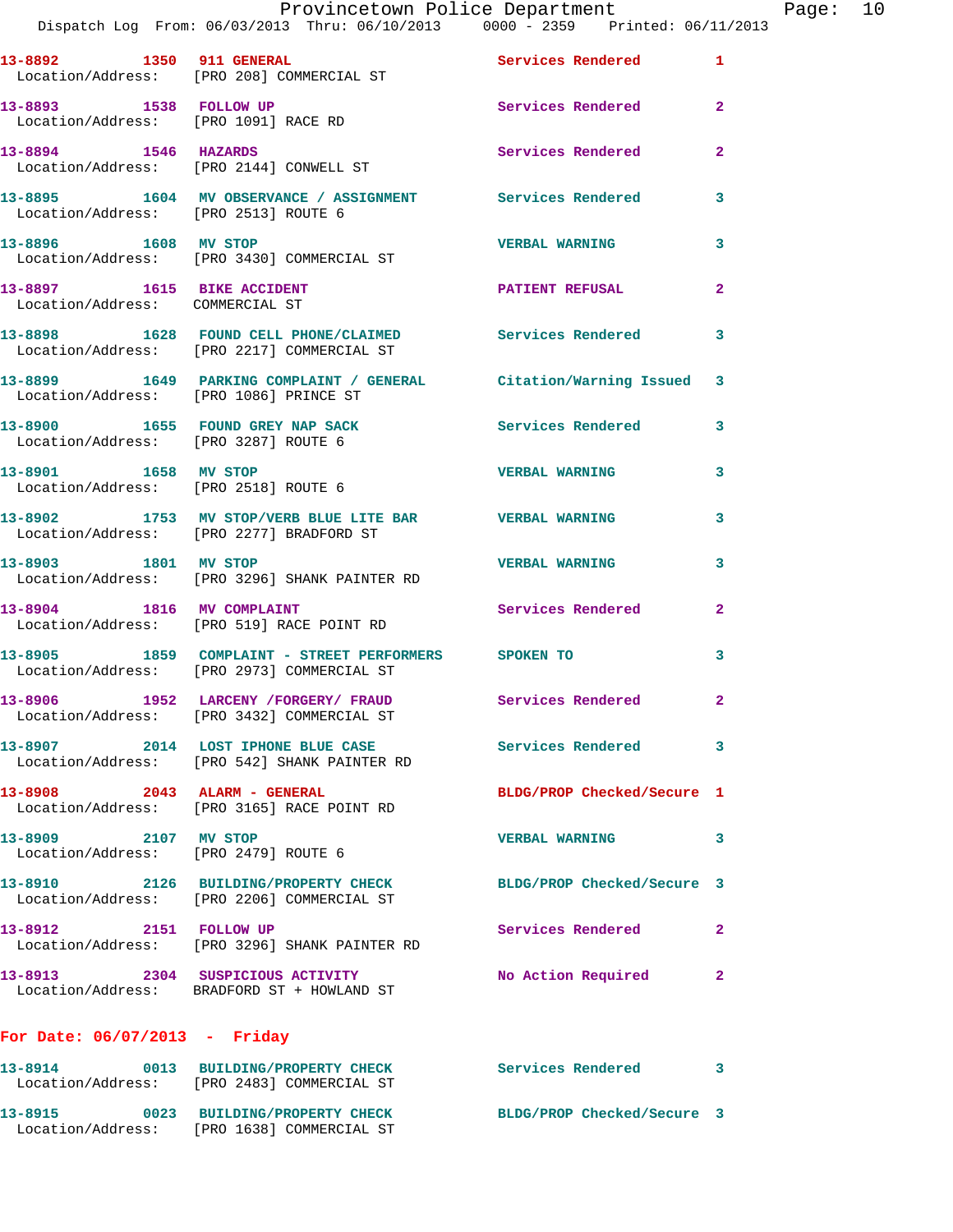|                                       | 13-8916 0035 BUILDING/PROPERTY CHECK BLDG/PROP Checked/Secure 3<br>Location/Address: [PRO 2898] JEROME SMITH RD |                            |                |    |
|---------------------------------------|-----------------------------------------------------------------------------------------------------------------|----------------------------|----------------|----|
|                                       | 13-8917 0043 MV OBSERVANCE / ASSIGNMENT Services Rendered<br>Location/Address: BRADFORD ST + STANDISH ST        |                            | $\mathbf{3}$   |    |
|                                       | 13-8918 0048 ASSIST CITIZEN<br>Location/Address: [PRO 399] COMMERCIAL ST                                        | No Action Required 3       |                |    |
|                                       | 13-8922 0128 BUILDING/PROPERTY CHECK BLDG/PROP Checked/Secure 3<br>Location/Address: [PRO 175] COMMERCIAL ST    |                            |                |    |
|                                       | 13-8923 0132 BUILDING/PROPERTY CHECK BLDG/PROP Checked/Secure 3<br>Location/Address: [PRO 516] RACE POINT RD    |                            |                |    |
|                                       | 13-8924 0133 BUILDING/PROPERTY CHECK<br>Location/Address: [PRO 391] COMMERCIAL ST                               | Services Rendered 3        |                |    |
|                                       | 13-8925 0200 BUILDING/PROPERTY CHECK<br>Location/Address: [PRO 488] MAYFLOWER AVE                               | BLDG/PROP Checked/Secure 3 |                |    |
|                                       | 13-8926 0208 BUILDING/PROPERTY CHECK<br>Location/Address: [PRO 569] WINSLOW ST                                  | BLDG/PROP Checked/Secure 3 |                |    |
| Location/Address: [PRO 444] HIGH POLE | 13-8927 0222 BUILDING/PROPERTY CHECK BLDG/PROP Checked/Secure 3                                                 |                            |                |    |
|                                       | 13-8928 0243 LOBBY TRAFFIC<br>Location/Address: [PRO 542] SHANK PAINTER RD                                      | Services Rendered 2        |                | 25 |
| Location/Address: [PRO 3287] ROUTE 6  | 13-8929 0343 BUILDING/PROPERTY CHECK BLDG/PROP Checked/Secure 3                                                 |                            |                |    |
| Location/Address: [PRO 571] ALDEN ST  | 13-8930 0343 BUILDING/PROPERTY CHECK BLDG/PROP Checked/Secure 3                                                 |                            |                |    |
| Location/Address: [PRO 3287] ROUTE 6  | 13-8931 0448 BUILDING/PROPERTY CHECK BLDG/PROP Checked/Secure 3                                                 |                            |                |    |
| Location/Address: [PRO 564] BAYBERRY  | 13-8932 0501 BUILDING/PROPERTY CHECK Services Rendered 3                                                        |                            |                |    |
|                                       | 13-8933 0540 AIRCRAFT-FLIGHT COVERAGE<br>Location/Address: [PRO 516] RACE POINT RD                              | No Action Required         | $\mathbf{2}$   |    |
|                                       | 13-8934 0547 TRESPASS ORDER SERVED<br>Location/Address: [PRO 542] SHANK PAINTER RD                              | No Action Required 2       |                |    |
| 13-8935 0636 THREATS                  | Location/Address: [PRO 542] SHANK PAINTER RD                                                                    | Services Rendered          | $\overline{2}$ |    |
|                                       | 13-8936 		 0736 HARBORMASTER ON/OFF DUTY Services Rendered<br>Location/Address: [PRO 2543] MACMILLAN WHARF      |                            | $\overline{a}$ |    |
|                                       | 13-8937 0813 BUILDING/PROPERTY CHECK BLDG/PROP Checked/Secure 3<br>Location/Address: [PRO 2483] COMMERCIAL ST   |                            |                |    |
| Location/Address: [PRO 3287] ROUTE 6  | 13-8938 0823 BUILDING/PROPERTY CHECK                                                                            | BLDG/PROP Checked/Secure 3 |                |    |
|                                       | 13-8939 6833 MV OBSERVANCE / ASSIGNMENT No Action Required<br>Location/Address: ROUTE 6 + MAYFLOWER AVE         |                            | 3              |    |
|                                       | 13-8940 0936 VERBAL WARNING 89/9 STOP SIGN VERBAL WARNING<br>Location/Address: [PRO 754] BRADFORD ST            |                            | 3              |    |
|                                       | 13-8941 1015 ASSIST CITIZEN<br>Location/Address: [PRO 3632] COMMERCIAL ST                                       | SPOKEN TO                  | 3              |    |

13-8942 1029 MV ACCIDENT **13-8942** Services Rendered 1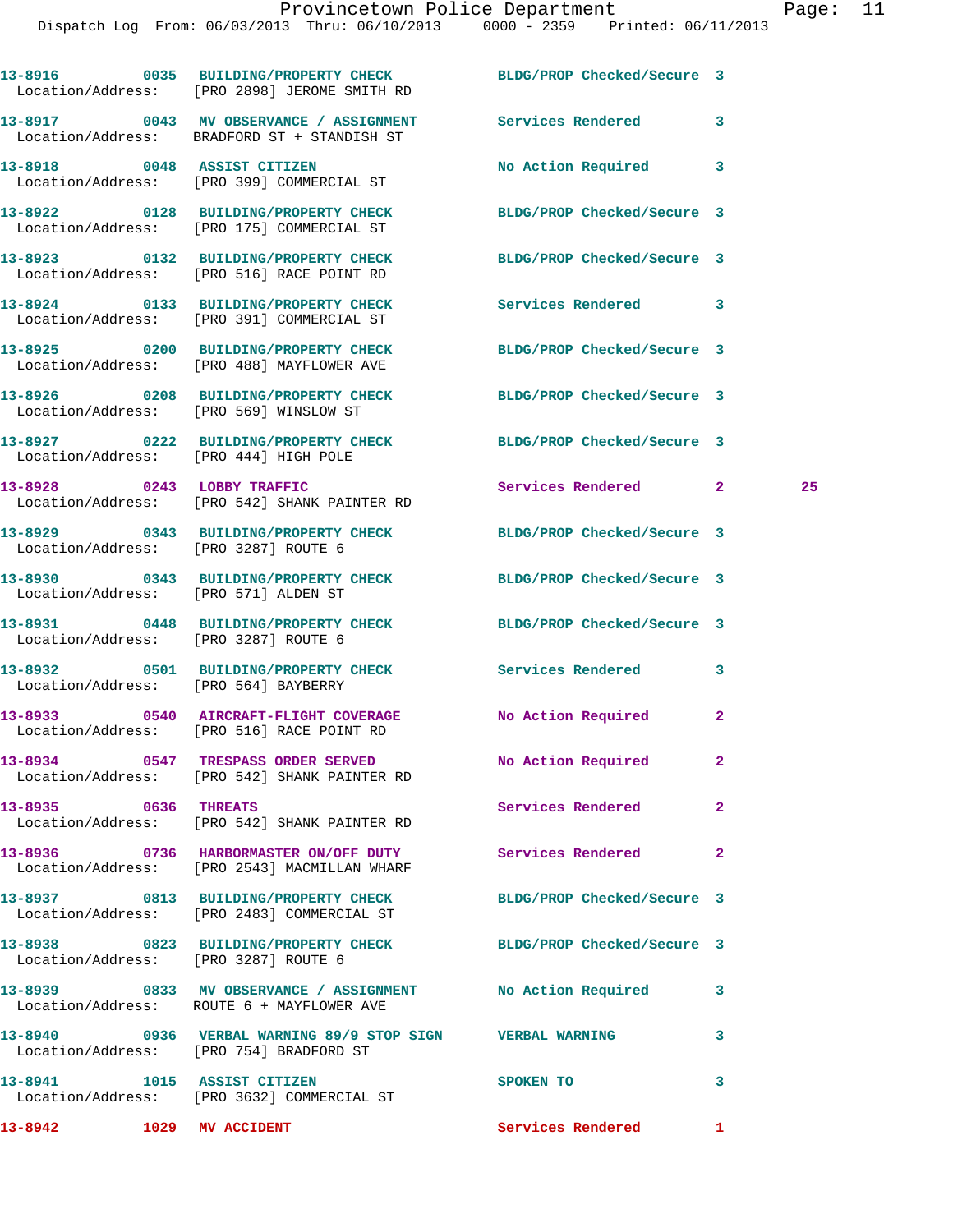|                                 | Provincetown Police Department The Rage: 12<br>Dispatch Log From: 06/03/2013 Thru: 06/10/2013 0000 - 2359 Printed: 06/11/2013 |                                                                                                                                                                                                                                            |              |  |
|---------------------------------|-------------------------------------------------------------------------------------------------------------------------------|--------------------------------------------------------------------------------------------------------------------------------------------------------------------------------------------------------------------------------------------|--------------|--|
|                                 | Location/Address: [PRO 269] COMMERCIAL ST                                                                                     |                                                                                                                                                                                                                                            |              |  |
|                                 | 13-8943 1031 PERSON STUCK IN ELEVATOR Services Rendered 1<br>Location/Address: [PRO 440] HARRY KEMP WAY                       |                                                                                                                                                                                                                                            |              |  |
|                                 | 13-8944 1042 BUILDING/PROPERTY CHECK BLDG/PROP Checked/Secure 3<br>Location/Address: [PRO 2500] COMMERCIAL ST                 |                                                                                                                                                                                                                                            |              |  |
| Location/Address: COMMERCIAL ST | 13-8945 1102 NOISE COMPLAINT                                                                                                  | SPOKEN TO THE SPOKEN OF THE SPOKEN OF THE SPOKEN OF THE SPOKEN OF THE SPOKEN OF THE SPOKEN OF THE SPOKEN OF THE SPOKEN OF THE SPOKEN OF THE SPOKEN OF THE SPOKEN OF THE SPOKEN OF THE SPOKEN OF THE SPOKEN OF THE SPOKEN OF TH<br>$\sim$ 3 |              |  |
|                                 | 13-8946 1238 MV HIT & RUN Services Rendered 2<br>Location/Address: [PRO 542] SHANK PAINTER RD                                 |                                                                                                                                                                                                                                            |              |  |
|                                 | 13-8947 1238 MEDICAL EMERGENCY<br>Location/Address: [PRO 3222] ALDEN ST                                                       | Transported to Hospital 1                                                                                                                                                                                                                  |              |  |
|                                 | 13-8948 1319 BUILDING/PROPERTY CHECK BLDG/PROP Checked/Secure 3<br>Location/Address: [PRO 2206] COMMERCIAL ST                 |                                                                                                                                                                                                                                            |              |  |
|                                 | 13-8949 1345 BUILDING/PROPERTY CHECK BLDG/PROP Checked/Secure 3<br>Location/Address: [PRO 564] BAYBERRY                       |                                                                                                                                                                                                                                            |              |  |
|                                 | 13-8950 1511 MEDICAL EMERGENCY<br>Location/Address: [PRO 3259] MACMILLAN WHARF                                                | Transported to Hospital 1                                                                                                                                                                                                                  |              |  |
|                                 | 13-8952 1623 MV HIT & RUN<br>Location/Address: [PRO 306] COMMERCIAL ST                                                        | <b>SPOKEN TO</b>                                                                                                                                                                                                                           | $\mathbf{2}$ |  |
|                                 | 13-8953 1641 HARASSMENT<br>Location/Address: [PRO 1435] STANDISH ST                                                           | SPOKEN TO                                                                                                                                                                                                                                  | $\mathbf{2}$ |  |
|                                 | 13-8954 1702 AIRCRAFT<br>Location/Address: [PRO 516] RACE POINT RD                                                            | Services Rendered 2                                                                                                                                                                                                                        |              |  |
|                                 | 13-8955 1720 PARKING COMPLAINT / GENERAL Services Rendered 3<br>Location/Address: [PRO 1005] NELSON AVE                       |                                                                                                                                                                                                                                            |              |  |
| 13-8956 1724 911 GENERAL        | Location/Address: [PRO 798] COMMERCIAL ST                                                                                     | SPOKEN TO                                                                                                                                                                                                                                  | 1            |  |
| 13-8957 1850 HAZARDS            | Location/Address: MILLER HILL RD + BRADFORD ST                                                                                | Services Rendered 2                                                                                                                                                                                                                        |              |  |
| 13-8958 1909 FOLLOW UP          | Location/Address: [PRO 3296] SHANK PAINTER RD                                                                                 | Services Rendered                                                                                                                                                                                                                          | $\mathbf{2}$ |  |
| 13-8959 1910 MV HIT & RUN       | Location/Address: [PRO 75] CAPTAIN BERTIE RD                                                                                  | Services Rendered                                                                                                                                                                                                                          | $\mathbf{2}$ |  |
| 13-8960 1954 HARASSMENT         | Location/Address: [PRO 2008] GARFIELD ST                                                                                      | Peace Restored                                                                                                                                                                                                                             | $\mathbf{2}$ |  |
| 13-8961 2014 BAR CHECK          | Location/Address: [PRO 3430] COMMERCIAL ST                                                                                    | Services Rendered                                                                                                                                                                                                                          | 2            |  |
|                                 | 13-8962 2115 BUILDING/PROPERTY CHECK<br>Location/Address: [PRO 2898] JEROME SMITH RD                                          | BLDG/PROP Checked/Secure 3                                                                                                                                                                                                                 |              |  |
| 13-8964 2148 HAZARDS            | Location/Address: COMMERCIAL ST + RYDER ST                                                                                    | Services Rendered                                                                                                                                                                                                                          | $\mathbf{2}$ |  |
| 13-8965 2214 MV DISABLED        | Location/Address: WINTHROP ST + BRADFORD ST                                                                                   | Services Rendered 2                                                                                                                                                                                                                        |              |  |
|                                 | 13-8966 2350 BUILDING/PROPERTY CHECK<br>Location/Address: [PRO 444] HIGH POLE HILL                                            | BLDG/PROP Checked/Secure 3                                                                                                                                                                                                                 |              |  |
|                                 | 13-8967 2352 BUILDING/PROPERTY CHECK BLDG/PROP Checked/Secure 3<br>Location/Address: [PRO 2898] JEROME SMITH RD               |                                                                                                                                                                                                                                            |              |  |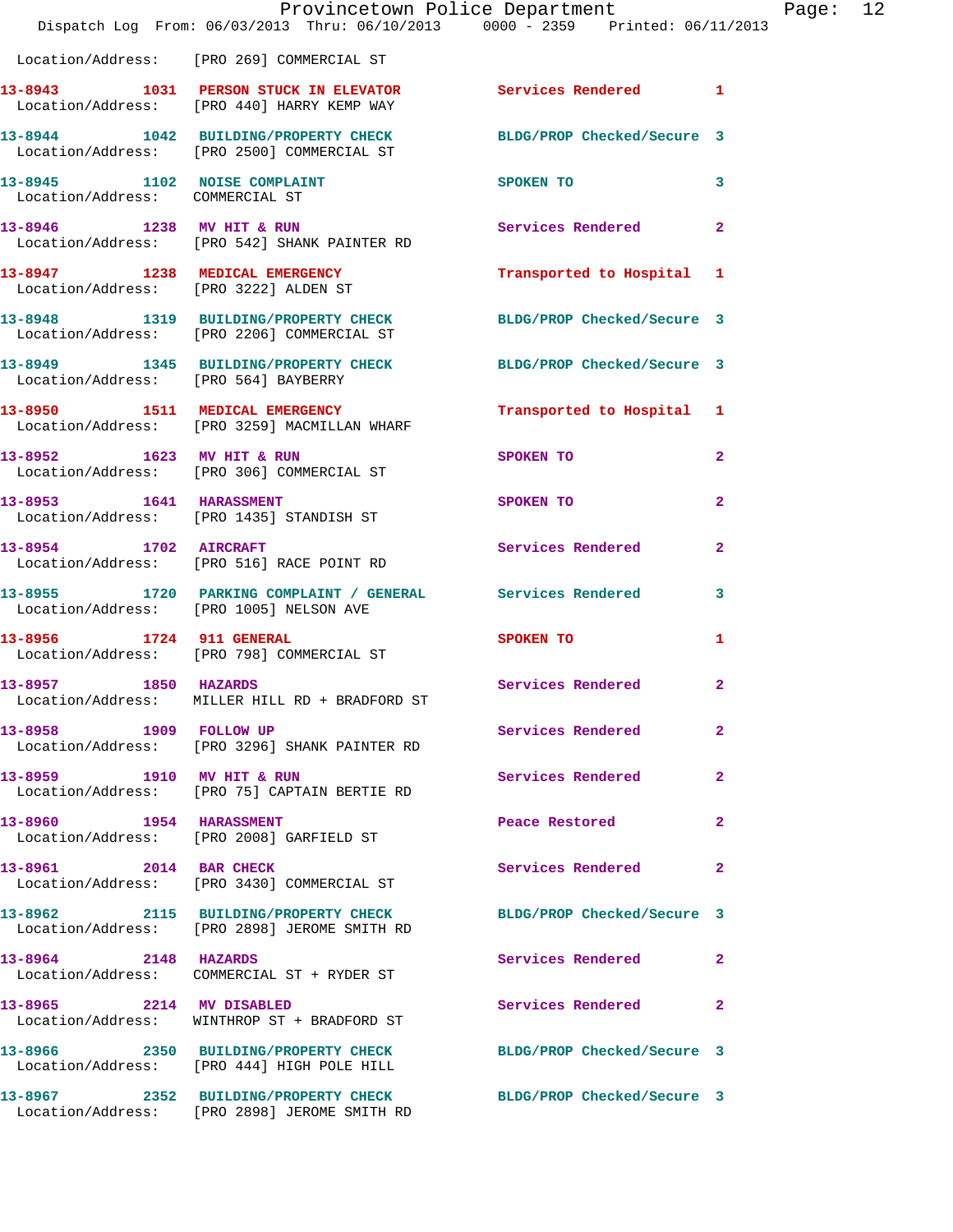| For Date: $06/08/2013$ - Saturday                                   |                                                                                                                   |                            |              |    |
|---------------------------------------------------------------------|-------------------------------------------------------------------------------------------------------------------|----------------------------|--------------|----|
|                                                                     | 13-8968 6006 MV OBSERVANCE / ASSIGNMENT Services Rendered<br>Location/Address: STANDISH ST + BRADFORD ST          |                            | $\mathbf{3}$ |    |
|                                                                     | 13-8969 0118 PARK, WALK & TALK 3 Services Rendered<br>Location: [PRO 3431] LOPES SQUARE                           |                            | $\mathbf{2}$ |    |
|                                                                     | 13-8970 0118 PARK, WALK & TALK<br>Location: [PRO 3431] LOPES SQUARE                                               | Services Rendered          | $\mathbf{2}$ |    |
|                                                                     | 13-8971 0124 BUILDING/PROPERTY CHECK BLDG/PROP Checked/Secure 3<br>Location/Address: [PRO 3259] MACMILLAN WHARF   |                            |              |    |
|                                                                     | 13-8972 0150 BUILDING/PROPERTY CHECK<br>Location/Address: [PRO 516] RACE POINT RD                                 | BLDG/PROP Checked/Secure 3 |              |    |
|                                                                     | 13-8973 0154 BUILDING/PROPERTY CHECK<br>Location/Address: [PRO 488] MAYFLOWER AVE                                 | BLDG/PROP Checked/Secure 3 |              |    |
| Location/Address: [PRO 569] WINSLOW ST                              | 13-8974 0155 BUILDING/PROPERTY CHECK                                                                              | BLDG/PROP Checked/Secure 3 |              |    |
|                                                                     | 13-8975 0205 BUILDING/PROPERTY CHECK BLDG/PROP Checked/Secure 3<br>Location/Address: [PRO 3030] TIN PAN ALLEY RD  |                            |              |    |
|                                                                     | 13-8976 0208 BUILDING/PROPERTY CHECK BLDG/PROP Checked/Secure 3<br>Location/Address: [PRO 539] SHANKPAINTER RD    |                            |              |    |
|                                                                     | 13-8978 0308 BUILDING/PROPERTY CHECK BLDG/PROP Checked/Secure 3<br>Location/Address: [PRO 545] SHANKPAINTER RD    |                            |              |    |
| 13-8977 0317 COMPLAINT                                              | Location/Address: [PRO 401] COMMERCIAL ST                                                                         | Services Rendered 3        |              |    |
|                                                                     | 13-8979 0357 BUILDING/PROPERTY CHECK<br>Location/Address: [PRO 3287] ROUTE 6                                      | BLDG/PROP Checked/Secure 3 |              |    |
| 13-8980 0537 ALARM - GENERAL                                        | Location/Address: [PRO 37] BRADFORD ST                                                                            | False Alarm                | 1            |    |
|                                                                     | 13-8981 0556 LOBBY TRAFFIC<br>Location/Address: [PRO 542] SHANK PAINTER RD                                        | Services Rendered 2        |              | 13 |
|                                                                     | 13-8982 0612 PARKING COMPLAINT / GENERAL Services Rendered 3<br>Location/Address: [PRO 1493] UPPER MILLER HILL RD |                            |              |    |
|                                                                     | 13-8983 0755 MV ACCESS BLOCKED<br>Location/Address: [PRO 1870] CARVER CT                                          | No Action Required         | 2            |    |
|                                                                     | 13-8984 0815 BUILDING/PROPERTY CHECK BLDG/PROP Checked/Secure 3<br>Location/Address: [PRO 2206] COMMERCIAL ST     |                            |              |    |
| Location/Address: ROUTE 6 + SNAIL RD                                | 13-8985 0831 MV OBSERVANCE / ASSIGNMENT No Action Required                                                        |                            | 3            |    |
|                                                                     | 13-8986 0938 BUILDING/PROPERTY CHECK<br>Location/Address: [PRO 2483] COMMERCIAL ST                                | BLDG/PROP Checked/Secure 3 |              |    |
|                                                                     | 13-8987 1013 MV OBSERVANCE / ASSIGNMENT<br>Location/Address: [PRO 2952] SHANKPAINTER RD                           | Services Rendered          | 3            |    |
| 13-8988 1015 UNINSPECTED MV<br>Location/Address: [PRO 2519] ROUTE 6 |                                                                                                                   | Citation/Warning Issued 3  |              |    |
| 13-8989 1111 SEIZURE                                                | Location/Address: [PRO 2558] BRADFORD ST                                                                          | Transported to Hospital 1  |              |    |

Location/Address: WINSTON AVE

**13-8990 1128 HOSPITAL TRANSPORT Transported to Hospital 1**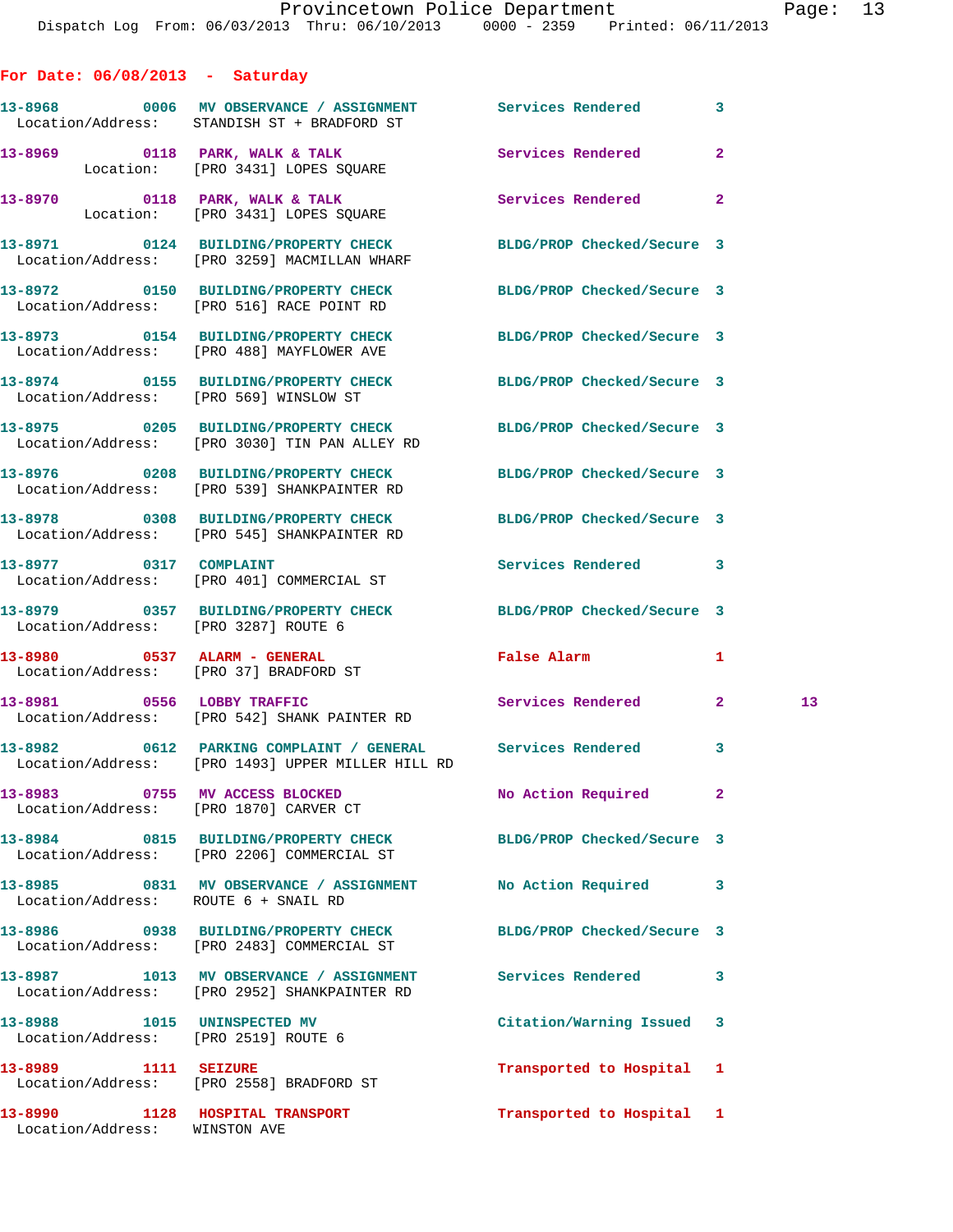|                                                                   | 13-8992 1151 911 LINE DOWN<br>Location/Address: [PRO 542] SHANK PAINTER RD                                         | No Action Required 3       |                            |
|-------------------------------------------------------------------|--------------------------------------------------------------------------------------------------------------------|----------------------------|----------------------------|
|                                                                   | 13-8991 1152 MV OBSERVANCE / ASSIGNMENT Citation/Warning Issued 3<br>Location/Address: BRADFORD ST + HOWLAND ST    |                            |                            |
| 13-8993 1204 MV STOP                                              | Location/Address: MILLER HILL RD + BRADFORD ST                                                                     | <b>VERBAL WARNING</b>      | $\mathbf{3}$               |
|                                                                   | 13-8994 1216 RESIDENTIAL ALARM<br>Location/Address: [PRO 372] COMMERCIAL ST                                        | Services Rendered          | 1                          |
|                                                                   | 13-8995 1327 PARK, WALK & TALK<br>Location/Address: [PRO 208] COMMERCIAL ST                                        | Services Rendered          | $\mathbf{2}$               |
| 13-8996 1332 WEDDING NOTICE                                       |                                                                                                                    | No Action Required         | 3                          |
| 13-8997 1413 SERVICE CALL                                         | Location/Address: [PRO 2746] BRADFORD ST                                                                           | SPOKEN TO                  | 3                          |
| 13-8998 1426 ASSIST TRURO<br>Location/Address: [PRO 2754] ROUTE 6 |                                                                                                                    | <b>Services Rendered</b>   | 3                          |
| 13-9002 1455 MV VANDALISM                                         | Location/Address: [PRO 816] COMMERCIAL ST                                                                          | No Action Required         | $\mathbf{2}$               |
|                                                                   | 13-9001 1457 ANIMAL CALL<br>Location/Address: CONWELL ST + BRADFORD ST                                             | Could Not Locate           | $\mathbf{2}$               |
| 13-9000 1459 KEEP THE PEACE                                       | Location/Address: [PRO 2746] BRADFORD ST                                                                           | Services Rendered          | $\overline{\phantom{0}}$ 2 |
|                                                                   | 13-9003 1538 BUILDING/PROPERTY CHECK<br>Location/Address: [PRO 488] MAYFLOWER ST                                   | BLDG/PROP Checked/Secure 3 |                            |
| Location/Address: COMMERCIAL ST                                   | 13-9004 1547 LOST PRESC. GLASSES                                                                                   | <b>Services Rendered</b>   | $\overline{\phantom{a}}$ 3 |
|                                                                   | 13-9005 1553 MV OBSERVANCE / ASSIGNMENT Services Rendered 3<br>Location/Address: [PRO 391] COMMERCIAL ST           |                            |                            |
| 13-9006 1554 ASSIST CITIZEN<br>Location/Address: WINSTON AVE      |                                                                                                                    | Taken/Referred to Other 3  |                            |
| Location/Address: HARRY KEMP WAY                                  | 13-9007 1600 PARKING COMPLAINT / GENERAL Services Rendered                                                         |                            | 3                          |
|                                                                   | 13-9008 1614 PARKING COMPLAINT / GENERAL Services Rendered 3<br>Location/Address: AUNT SUKEYS WAY + OLD COLONY WAY |                            |                            |
| 13-9009 1624 ANIMAL CALL                                          | Location/Address: [PRO 3179] MEADOW RD                                                                             | Services Rendered          | $\mathbf{2}$               |
| 13-9010 1652 MV VS POST                                           | Location/Address: [PRO 526] RYDER ST EXT                                                                           | Services Rendered 1        |                            |
|                                                                   | 13-9011 1654 COMPLAINT - STREET PERFORMERS SPOKEN TO<br>Location/Address: [PRO 2564] COMMERCIAL ST                 |                            | 3                          |
| Location/Address: [PRO 2521] ROUTE 6                              | 13-9012 1716 MV OBSERVANCE / ASSIGNMENT No Action Required 3                                                       |                            |                            |
|                                                                   | 13-9013 1745 BUILDING/PROPERTY CHECK BLDG/PROP Checked/Secure 3<br>Location/Address: [PRO 2898] JEROME SMITH RD    |                            |                            |
|                                                                   | 13-9014 1751 ASSIST AGENCY / MUTUAL AID Services Rendered 3<br>Location/Address: [PRO 1641] BRADFORD ST + RYDER ST |                            |                            |
|                                                                   |                                                                                                                    |                            |                            |

**13-9015 1801 MEDICAL EMERGENCY Services Rendered 1**  Location/Address: [PRO 1892] SHANK PAINTER RD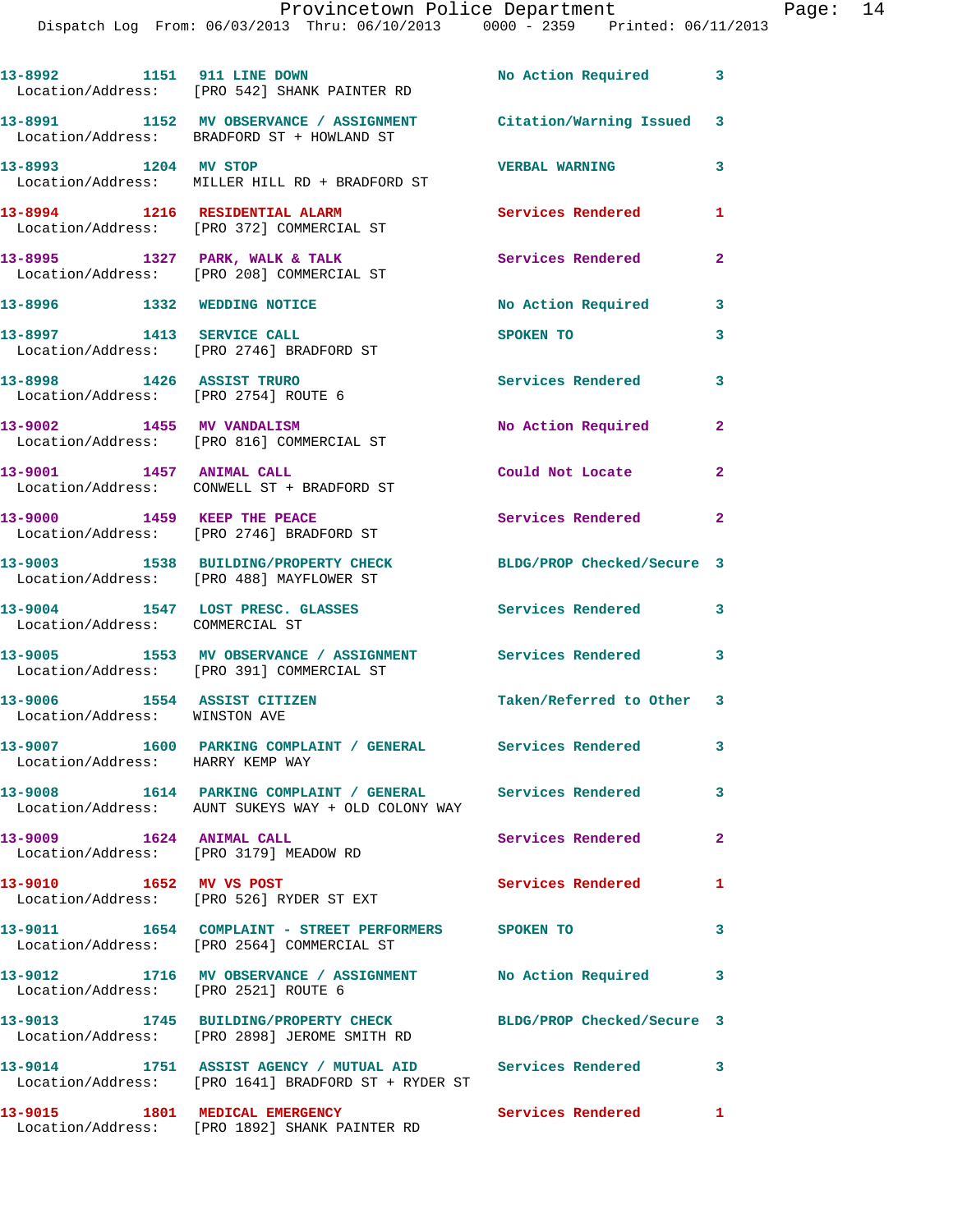Dispatch Log From: 06/03/2013 Thru: 06/10/2013 0000 - 2359 Printed: 06/11/2013

| 13-9016 1812 PARKING / GENERAL No Action Required 3<br>Location/Address: [PRO 105] COMMERCIAL ST<br>13-9017 1819 AIRCRAFT-COVERAGE<br><b>Services Rendered</b><br>$\mathbf{2}$<br>Location/Address: [PRO 516] RACE POINT RD<br>13-9018 1856 NOISE COMPLAINT<br>3<br>SPOKEN TO<br>Location/Address: [PRO 3275] COMMERCIAL ST<br>13-9019 1902 FOUND CELL PHONE<br>No Action Required<br>3<br>Location/Address: [PRO 105] COMMERCIAL ST<br>13-9020 1912 MEDICAL EMERGENCY<br>Services Rendered<br>1<br>Location/Address: [PRO 2274] COMMERCIAL ST<br>13-9025 1916 PARKING COMPLAINT / TICKET Services Rendered<br>3<br>Location/Address: [PRO 105] COMMERCIAL ST<br>13-9022 1945 ALARM - GENERAL<br><b>Services Rendered</b><br>1<br>Location/Address: [PRO 306] COMMERCIAL ST<br>13-9023 1950 PARK, WALK & TALK<br>No Action Required<br>$\mathbf{2}$<br>Location/Address: [PRO 105] COMMERCIAL ST<br>13-9024 2006 ALARM - FIRE<br><b>Services Rendered</b><br>1<br>Location/Address: [PRO 3015] BRADFORD ST<br>13-9026 2045 MV STOP<br><b>VERBAL WARNING</b><br>3<br>Location/Address: ROUTE 6<br>13-9027 2046 MV ACCIDENT<br>Services Rendered<br>1<br>Location/Address: [PRO 542] SHANK PAINTER RD<br>13-9029 2049 MEDICAL EMERGENCY<br>Transported to Hospital 1<br>Location/Address: [PRO 542] SHANK PAINTER RD<br>13-9028 2052 ASSIST AGENCY / MUTUAL AID Taken/Referred to Other 3<br>Location/Address: [PRO 2499] RACE POINT RD<br>13-9030 2052 ASSIST AGENCY / MUTUAL AID No Action Required<br>3<br>Location: [TRU] TRURO ROUTE 6<br>13-9031 2115 MV STOP<br><b>VERBAL WARNING</b><br>3<br>Location/Address: [PRO 2277] BRADFORD ST<br>13-9032 2134 BUILDING/PROPERTY CHECK<br>BLDG/PROP Checked/Secure 3<br>Location/Address: [PRO 3318] CEMETERY RD<br>13-9033 2151 MV STOP<br><b>Services Rendered</b><br>3<br>Location/Address: [PRO 3296] SHANK PAINTER RD<br>13-9034 2236 BY-LAW VIOLATION<br><b>VERBAL WARNING</b><br>$\mathbf{2}$<br>Location/Address: [PRO 196] COMMERCIAL ST<br>13-9035 2325 MV STOP<br><b>VERBAL WARNING</b><br>3<br>Location/Address: ROUTE 6<br>13-9036 2329 MV OBSERVANCE / ASSIGNMENT Services Rendered<br>3<br>Location/Address: [PRO 2577] BRADFORD ST<br>13-9037 2359 MV STOP<br><b>VERBAL WARNING</b><br>3<br>Location/Address: HARRY KEMP WAY<br>For Date: $06/09/2013$ - Sunday |  |  |
|------------------------------------------------------------------------------------------------------------------------------------------------------------------------------------------------------------------------------------------------------------------------------------------------------------------------------------------------------------------------------------------------------------------------------------------------------------------------------------------------------------------------------------------------------------------------------------------------------------------------------------------------------------------------------------------------------------------------------------------------------------------------------------------------------------------------------------------------------------------------------------------------------------------------------------------------------------------------------------------------------------------------------------------------------------------------------------------------------------------------------------------------------------------------------------------------------------------------------------------------------------------------------------------------------------------------------------------------------------------------------------------------------------------------------------------------------------------------------------------------------------------------------------------------------------------------------------------------------------------------------------------------------------------------------------------------------------------------------------------------------------------------------------------------------------------------------------------------------------------------------------------------------------------------------------------------------------------------------------------------------------------------------------------------------------------------------------------------------------------------------------------------------------------------------------------------------------------------------------------------------------------------------------------------------------------------------|--|--|
|                                                                                                                                                                                                                                                                                                                                                                                                                                                                                                                                                                                                                                                                                                                                                                                                                                                                                                                                                                                                                                                                                                                                                                                                                                                                                                                                                                                                                                                                                                                                                                                                                                                                                                                                                                                                                                                                                                                                                                                                                                                                                                                                                                                                                                                                                                                              |  |  |
|                                                                                                                                                                                                                                                                                                                                                                                                                                                                                                                                                                                                                                                                                                                                                                                                                                                                                                                                                                                                                                                                                                                                                                                                                                                                                                                                                                                                                                                                                                                                                                                                                                                                                                                                                                                                                                                                                                                                                                                                                                                                                                                                                                                                                                                                                                                              |  |  |
|                                                                                                                                                                                                                                                                                                                                                                                                                                                                                                                                                                                                                                                                                                                                                                                                                                                                                                                                                                                                                                                                                                                                                                                                                                                                                                                                                                                                                                                                                                                                                                                                                                                                                                                                                                                                                                                                                                                                                                                                                                                                                                                                                                                                                                                                                                                              |  |  |
|                                                                                                                                                                                                                                                                                                                                                                                                                                                                                                                                                                                                                                                                                                                                                                                                                                                                                                                                                                                                                                                                                                                                                                                                                                                                                                                                                                                                                                                                                                                                                                                                                                                                                                                                                                                                                                                                                                                                                                                                                                                                                                                                                                                                                                                                                                                              |  |  |
|                                                                                                                                                                                                                                                                                                                                                                                                                                                                                                                                                                                                                                                                                                                                                                                                                                                                                                                                                                                                                                                                                                                                                                                                                                                                                                                                                                                                                                                                                                                                                                                                                                                                                                                                                                                                                                                                                                                                                                                                                                                                                                                                                                                                                                                                                                                              |  |  |
|                                                                                                                                                                                                                                                                                                                                                                                                                                                                                                                                                                                                                                                                                                                                                                                                                                                                                                                                                                                                                                                                                                                                                                                                                                                                                                                                                                                                                                                                                                                                                                                                                                                                                                                                                                                                                                                                                                                                                                                                                                                                                                                                                                                                                                                                                                                              |  |  |
|                                                                                                                                                                                                                                                                                                                                                                                                                                                                                                                                                                                                                                                                                                                                                                                                                                                                                                                                                                                                                                                                                                                                                                                                                                                                                                                                                                                                                                                                                                                                                                                                                                                                                                                                                                                                                                                                                                                                                                                                                                                                                                                                                                                                                                                                                                                              |  |  |
|                                                                                                                                                                                                                                                                                                                                                                                                                                                                                                                                                                                                                                                                                                                                                                                                                                                                                                                                                                                                                                                                                                                                                                                                                                                                                                                                                                                                                                                                                                                                                                                                                                                                                                                                                                                                                                                                                                                                                                                                                                                                                                                                                                                                                                                                                                                              |  |  |
|                                                                                                                                                                                                                                                                                                                                                                                                                                                                                                                                                                                                                                                                                                                                                                                                                                                                                                                                                                                                                                                                                                                                                                                                                                                                                                                                                                                                                                                                                                                                                                                                                                                                                                                                                                                                                                                                                                                                                                                                                                                                                                                                                                                                                                                                                                                              |  |  |
|                                                                                                                                                                                                                                                                                                                                                                                                                                                                                                                                                                                                                                                                                                                                                                                                                                                                                                                                                                                                                                                                                                                                                                                                                                                                                                                                                                                                                                                                                                                                                                                                                                                                                                                                                                                                                                                                                                                                                                                                                                                                                                                                                                                                                                                                                                                              |  |  |
|                                                                                                                                                                                                                                                                                                                                                                                                                                                                                                                                                                                                                                                                                                                                                                                                                                                                                                                                                                                                                                                                                                                                                                                                                                                                                                                                                                                                                                                                                                                                                                                                                                                                                                                                                                                                                                                                                                                                                                                                                                                                                                                                                                                                                                                                                                                              |  |  |
|                                                                                                                                                                                                                                                                                                                                                                                                                                                                                                                                                                                                                                                                                                                                                                                                                                                                                                                                                                                                                                                                                                                                                                                                                                                                                                                                                                                                                                                                                                                                                                                                                                                                                                                                                                                                                                                                                                                                                                                                                                                                                                                                                                                                                                                                                                                              |  |  |
|                                                                                                                                                                                                                                                                                                                                                                                                                                                                                                                                                                                                                                                                                                                                                                                                                                                                                                                                                                                                                                                                                                                                                                                                                                                                                                                                                                                                                                                                                                                                                                                                                                                                                                                                                                                                                                                                                                                                                                                                                                                                                                                                                                                                                                                                                                                              |  |  |
|                                                                                                                                                                                                                                                                                                                                                                                                                                                                                                                                                                                                                                                                                                                                                                                                                                                                                                                                                                                                                                                                                                                                                                                                                                                                                                                                                                                                                                                                                                                                                                                                                                                                                                                                                                                                                                                                                                                                                                                                                                                                                                                                                                                                                                                                                                                              |  |  |
|                                                                                                                                                                                                                                                                                                                                                                                                                                                                                                                                                                                                                                                                                                                                                                                                                                                                                                                                                                                                                                                                                                                                                                                                                                                                                                                                                                                                                                                                                                                                                                                                                                                                                                                                                                                                                                                                                                                                                                                                                                                                                                                                                                                                                                                                                                                              |  |  |
|                                                                                                                                                                                                                                                                                                                                                                                                                                                                                                                                                                                                                                                                                                                                                                                                                                                                                                                                                                                                                                                                                                                                                                                                                                                                                                                                                                                                                                                                                                                                                                                                                                                                                                                                                                                                                                                                                                                                                                                                                                                                                                                                                                                                                                                                                                                              |  |  |
|                                                                                                                                                                                                                                                                                                                                                                                                                                                                                                                                                                                                                                                                                                                                                                                                                                                                                                                                                                                                                                                                                                                                                                                                                                                                                                                                                                                                                                                                                                                                                                                                                                                                                                                                                                                                                                                                                                                                                                                                                                                                                                                                                                                                                                                                                                                              |  |  |
|                                                                                                                                                                                                                                                                                                                                                                                                                                                                                                                                                                                                                                                                                                                                                                                                                                                                                                                                                                                                                                                                                                                                                                                                                                                                                                                                                                                                                                                                                                                                                                                                                                                                                                                                                                                                                                                                                                                                                                                                                                                                                                                                                                                                                                                                                                                              |  |  |
|                                                                                                                                                                                                                                                                                                                                                                                                                                                                                                                                                                                                                                                                                                                                                                                                                                                                                                                                                                                                                                                                                                                                                                                                                                                                                                                                                                                                                                                                                                                                                                                                                                                                                                                                                                                                                                                                                                                                                                                                                                                                                                                                                                                                                                                                                                                              |  |  |
|                                                                                                                                                                                                                                                                                                                                                                                                                                                                                                                                                                                                                                                                                                                                                                                                                                                                                                                                                                                                                                                                                                                                                                                                                                                                                                                                                                                                                                                                                                                                                                                                                                                                                                                                                                                                                                                                                                                                                                                                                                                                                                                                                                                                                                                                                                                              |  |  |
|                                                                                                                                                                                                                                                                                                                                                                                                                                                                                                                                                                                                                                                                                                                                                                                                                                                                                                                                                                                                                                                                                                                                                                                                                                                                                                                                                                                                                                                                                                                                                                                                                                                                                                                                                                                                                                                                                                                                                                                                                                                                                                                                                                                                                                                                                                                              |  |  |
|                                                                                                                                                                                                                                                                                                                                                                                                                                                                                                                                                                                                                                                                                                                                                                                                                                                                                                                                                                                                                                                                                                                                                                                                                                                                                                                                                                                                                                                                                                                                                                                                                                                                                                                                                                                                                                                                                                                                                                                                                                                                                                                                                                                                                                                                                                                              |  |  |

| 13-9050           | 0000 | <b>LOBBY TRAFFIC</b>       | Services Rendered     |  |
|-------------------|------|----------------------------|-----------------------|--|
| Location/Address: |      | FPRO 5421 SHANK PAINTER RD |                       |  |
| 13-9038           | 0007 | MV STOP                    | <b>VERBAL WARNING</b> |  |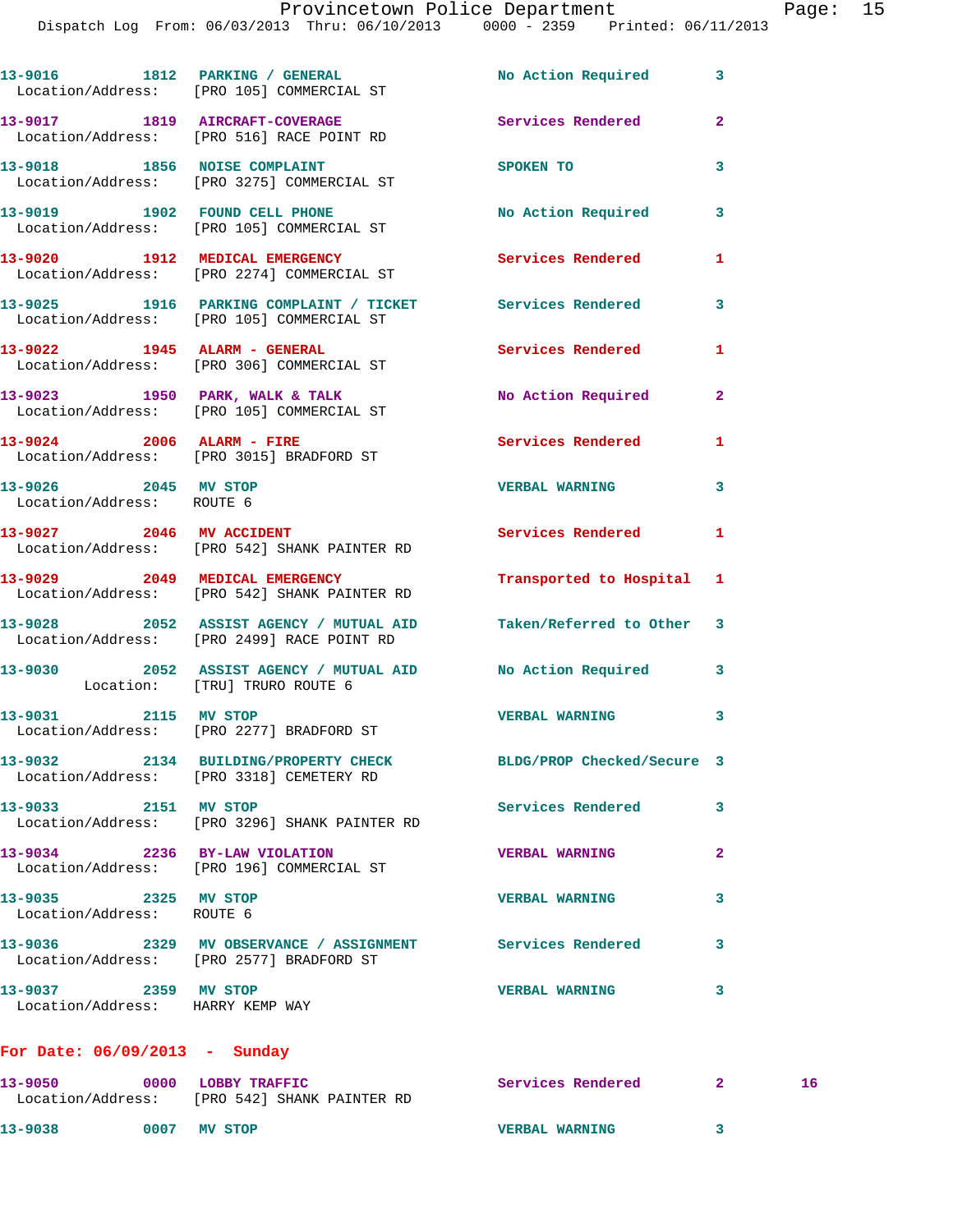|                                                                      | Provincetown Police Department<br>Dispatch Log From: 06/03/2013 Thru: 06/10/2013 0000 - 2359 Printed: 06/11/2013 |                          |                |
|----------------------------------------------------------------------|------------------------------------------------------------------------------------------------------------------|--------------------------|----------------|
|                                                                      | Location/Address: [PRO 595] BRADFORD ST                                                                          |                          |                |
|                                                                      | 13-9039 0008 BUILDING/PROPERTY CHECK BLDG/PROP Checked/Secure 3<br>Location/Address: [PRO 440] HARRY KEMP WAY    |                          |                |
| 13-9040 0010 MV STOP                                                 | Location/Address: [PRO 745] BRADFORD ST                                                                          | <b>VERBAL WARNING</b>    | 3              |
| 13-9041 0043 MV STOP                                                 | Location/Address: [PRO 3296] SHANK PAINTER RD                                                                    | <b>VERBAL WARNING</b>    | 3              |
|                                                                      | 13-9043 0124 ASSIST AGENCY / BOLO FROM TRUR No Action Required<br>Location/Address: [PRO 542] SHANK PAINTER RD   |                          | 3              |
| 13-9044 0124 COMPLAINT                                               | Location/Address: [PRO 204] COMMERCIAL ST                                                                        | <b>SPOKEN TO</b>         | 3              |
|                                                                      | 13-9045 0240 MEDICAL EMERGENCY<br>Location/Address: [PRO 1892] SHANK PAINTER RD                                  | <b>Services Rendered</b> | 1              |
| 13-9046 0300 COMPLAINT                                               | Location/Address: [PRO 433] RYDER ST EXT                                                                         | <b>Services Rendered</b> | 3              |
| Location/Address: WINSLOW ST                                         | 13-9047 0600 SPEED DOLLY DEPLOYED No Action Required                                                             |                          | 3              |
|                                                                      | 13-9048 0734 BUILDING/PROPERTY CHECK BLDG/PROP Checked/Secure 3<br>Location/Address: [PRO 2483] COMMERCIAL ST    |                          |                |
|                                                                      | 13-9049 0753 LOST IPHONE<br>Location/Address: [PRO 542] SHANK PAINTER RD                                         | No Action Required       | 3              |
| 13-9051 0813 OUT OF TOWN                                             |                                                                                                                  | No Action Required       | 3              |
| 13-9052 0858 MV STOP                                                 | Location/Address: [PRO 2513] ROUTE 6                                                                             | <b>VERBAL WARNING</b>    | 3              |
| Location/Address: [PRO 2521] ROUTE 6                                 | 13-9054 0931 MV OBSERVANCE / ASSIGNMENT Services Rendered                                                        |                          | 3              |
| Location/Address: [PRO 2513] ROUTE 6                                 | 13-9055 0933 WARNING SPEED                                                                                       | <b>VERBAL WARNING</b>    | 3              |
| 13-9056 0936 VERBAL STOP SIGN<br>Location/Address: [PRO 521] ROUTE 6 |                                                                                                                  | <b>VERBAL WARNING</b>    | 3              |
| Location/Address: [PRO 2513] ROUTE 6                                 | 13-9057 0948 SPEED/REGISTRATION VERBAL WARNING                                                                   |                          | 3              |
| 13-9059 1001 WIRES DOWN                                              | Location/Address: NICKERSON ST + TREMONT ST                                                                      | <b>Services Rendered</b> | $\mathbf{2}$   |
|                                                                      | 13-9060 1033 ON SCHOOL PREMISES<br>Location/Address: [PRO 569] WINSLOW ST                                        | No Action Required       | 3              |
| Location/Address: [PRO 2521] ROUTE 6                                 | 13-9061 1050 MV OBSERVANCE / ASSIGNMENT Services Rendered                                                        |                          | 3              |
| 13-9062 1056 MV STOP<br>Location/Address: ROUTE 6 + CONWELL ST       |                                                                                                                  | <b>VERBAL WARNING</b>    | 3              |
|                                                                      | 13-9063 1115 FOUND SAMSUNG CELL PHONE Services Rendered<br>Location/Address: [PRO 2543] MACMILLAN WHARF          |                          | 3              |
|                                                                      | 13-9064 1118 MV OBSERVANCE / ASSIGNMENT Services Rendered<br>Location/Address: BRADFORD ST + HOWLAND ST          |                          | 3              |
|                                                                      | 13-9065 1118 PARK, WALK & TALK NO Action Required<br>Location: [PRO 3431] LOPES SQUARE                           |                          | $\overline{2}$ |
|                                                                      | 13-9066 1159 BUILDING/PROPERTY CHECK BLDG/PROP Checked/Secure 3                                                  |                          |                |

Page:  $16 \n3$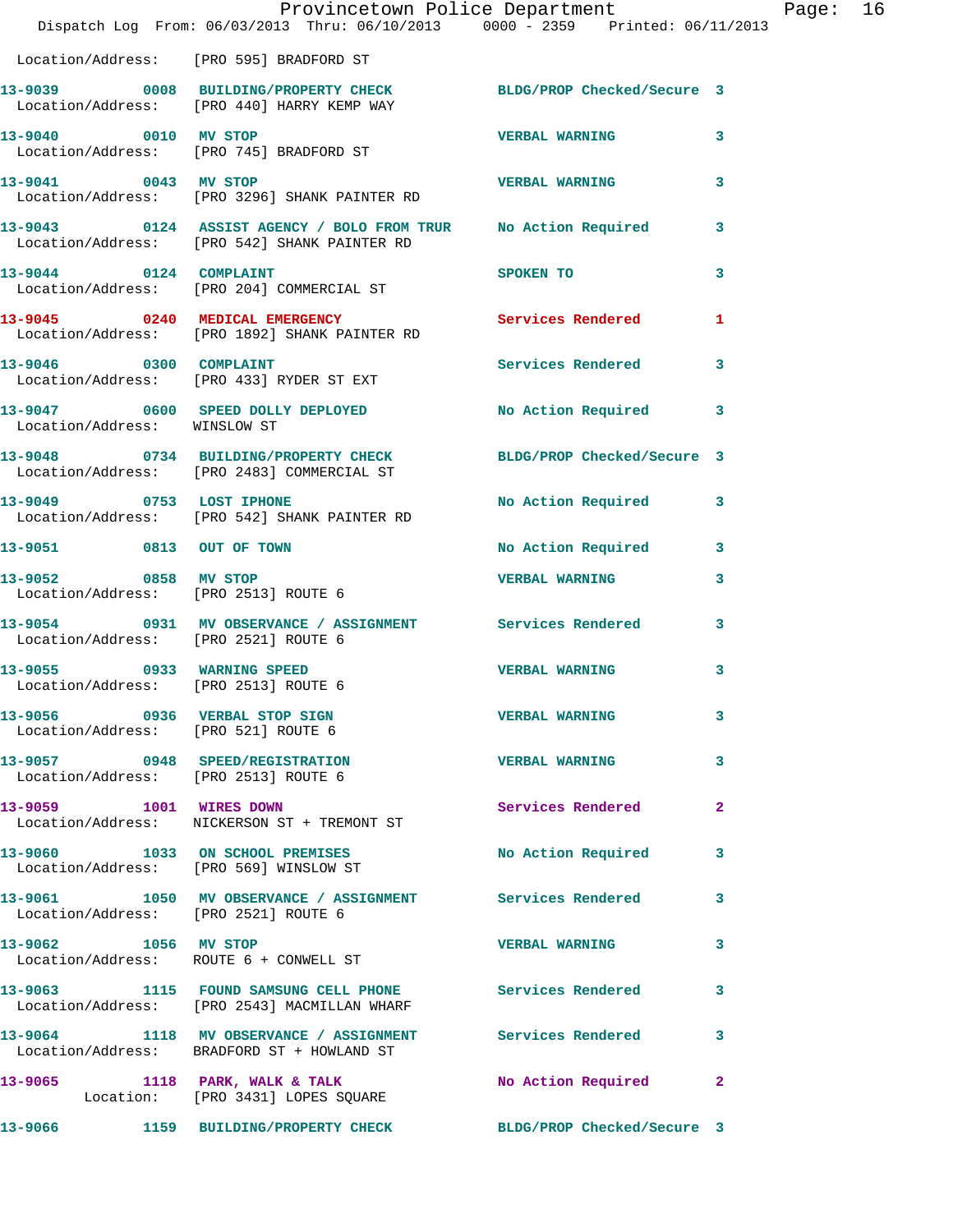|                                                                   | Provincetown Police Department<br>Dispatch Log From: 06/03/2013 Thru: 06/10/2013 0000 - 2359 Printed: 06/11/2013 |                            |                |
|-------------------------------------------------------------------|------------------------------------------------------------------------------------------------------------------|----------------------------|----------------|
|                                                                   | Location/Address: [PRO 2206] COMMERCIAL ST                                                                       |                            |                |
|                                                                   |                                                                                                                  | <b>Services Rendered</b>   | 1              |
|                                                                   | 13-9068 1320 MEDICAL EMERGENCY<br>Location/Address: [PRO 542] SHANK PAINTER RD                                   | <b>Services Rendered</b>   | 1              |
| 13-9069 1340 FOLLOW UP                                            | Location/Address: [PRO 58] BRADFORD ST                                                                           | FOLLOW UP                  | $\mathbf{2}$   |
| Location/Address: ROUTE 6 + SNAIL RD                              | 13-9070 1344 MV OBSERVANCE / ASSIGNMENT Citation/Warning Issued                                                  |                            | 3              |
|                                                                   | 13-9071 1344 BUILDING/PROPERTY CHECK<br>Location/Address: [PRO 2898] JEROME SMITH RD                             | Services Rendered          | 3              |
| 13-9072 1348 VERBAL SPEED<br>Location/Address: [PRO 2513] ROUTE 6 |                                                                                                                  | <b>VERBAL WARNING</b>      | 3              |
|                                                                   | 13-9073 1412 PARK, WALK & TALK<br>Location/Address: [PRO 105] COMMERCIAL ST                                      | Services Rendered          | $\overline{a}$ |
|                                                                   | 13-9074 1458 MEDICAL EMERGENCY<br>Location/Address: [PRO 440] HARRY KEMP WAY                                     | Transported to Hospital    | 1              |
| 13-9075 1526 ANIMAL CALL                                          | Location/Address: BRADFORD ST EXT + HOWLAND ST                                                                   | <b>GONE ON ARRIVAL</b>     | $\mathbf{2}$   |
| Location/Address: [PRO 2521] ROUTE 6                              | 13-9076 1540 BUILDING/PROPERTY CHECK                                                                             | No Action Required         | 3              |
| Location/Address: [PRO 2521] ROUTE 6                              | 13-9077 1542 MV OBSERVANCE / ASSIGNMENT                                                                          | No Action Required         | 3              |
| 13-9078 1605 LOST WALLETT<br>Location/Address: [PRO 3287] ROUTE 6 |                                                                                                                  | Could Not Locate           | 3              |
| 13-9079 1701 MEDICAL EMERGENCY                                    | Location/Address: [PRO 1174] WINTHROP ST                                                                         | <b>PATIENT REFUSAL</b>     | 1              |
|                                                                   | 13-9080 1722 VANDALISM/GRAFFITI<br>Location/Address: RYDER ST + COMMERCIAL ST<br>Refer To Arrest: 13-93-AR       | Arrest(s) Made             | 3              |
| 13-9081 1750 MV DISABLED<br>Location/Address: ROUTE 6             |                                                                                                                  | Services Rendered          | $\mathbf{2}$   |
| Location/Address: [PRO 2513] ROUTE 6                              | 13-9082 1755 MV OBSERVANCE / ASSIGNMENT Services Rendered                                                        |                            | 3              |
| 13-9083 1815 MV COMPLAINT<br>Location/Address: NELSON AVE         |                                                                                                                  | <b>GONE ON ARRIVAL</b>     | $\mathbf{2}$   |
| 13-9084 1859 ANIMAL CALL                                          | Location/Address: [PRO 1895] BRADFORD ST                                                                         | No Action Required         | $\mathbf{2}$   |
|                                                                   | 13-9085 1913 SPEED DOLLY IN FOR CHARGING No Action Required<br>Location/Address: [PRO 542] SHANK PAINTER RD      |                            | 3              |
| 13-9086 1934 DISTURBANCE                                          | Location/Address: [PRO 1729] NELSON AVE                                                                          | Services Rendered          | 1              |
|                                                                   | 13-9089 2042 BUILDING/PROPERTY CHECK<br>Location/Address: [PRO 516] RACE POINT RD                                | BLDG/PROP Checked/Secure 3 |                |
| 13-9090 2048 ANIMAL CALL                                          | Location/Address: [PRO 3094] COMMERCIAL ST                                                                       | No Action Required         | $\mathbf{2}$   |
|                                                                   | 13-9091 2109 PARK, WALK & TALK<br>Location/Address: [PRO 105] COMMERCIAL ST                                      | No Action Required         | 2              |

Page: 17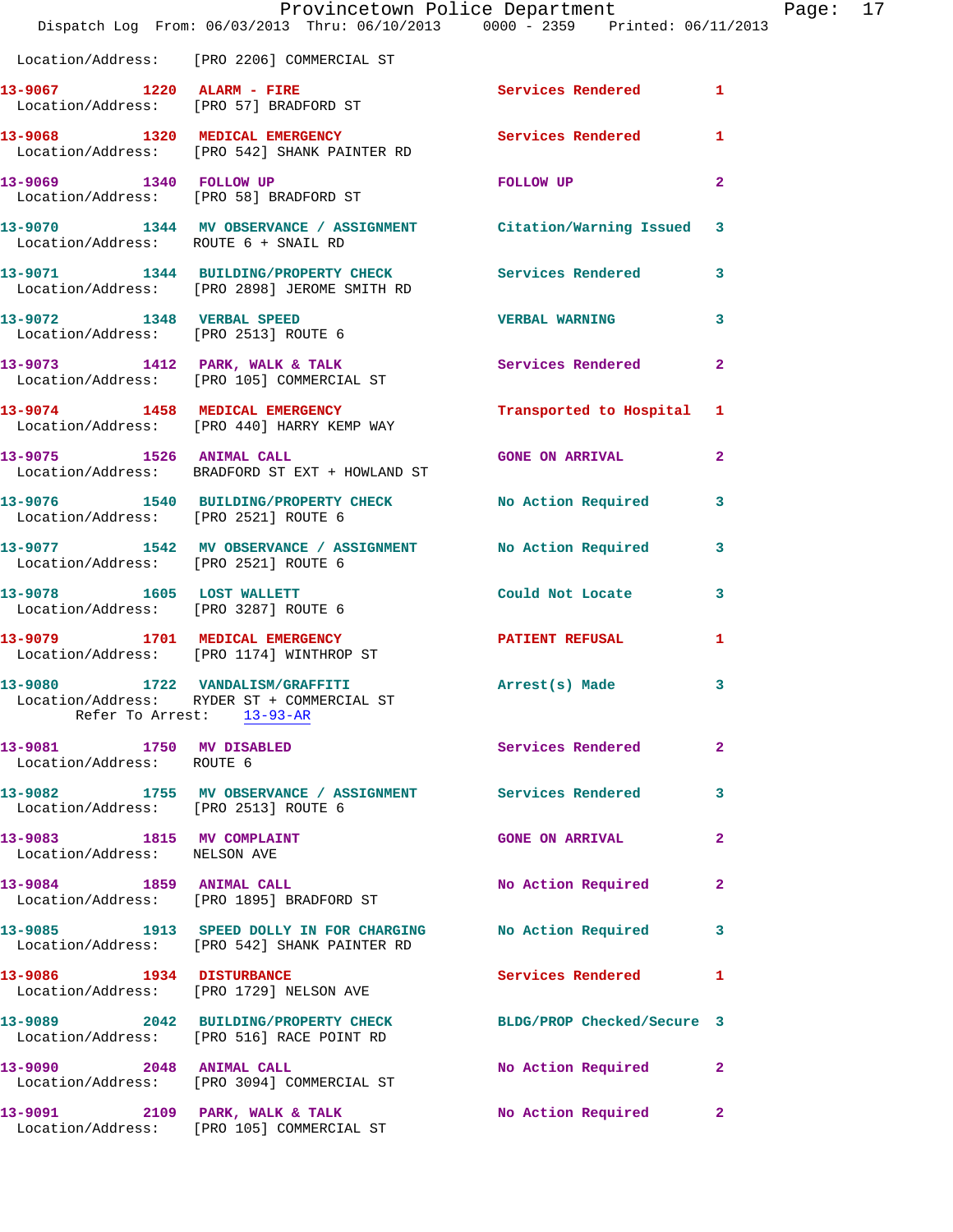|                                      | 13-9092 2121 VERBAL 90/7 PASS HEAD LT VERBAL WARNING<br>Location/Address: HOWLAND ST + BRADFORD ST           |                       | 3              |    |
|--------------------------------------|--------------------------------------------------------------------------------------------------------------|-----------------------|----------------|----|
|                                      | 13-9093 2140 BUILDING/PROPERTY CHECK BLDG/PROP Checked/Secure 3<br>Location/Address: [PRO 571] ALDEN ST      |                       |                |    |
|                                      | 13-9094 2229 BY-LAW VIOLATION<br>Location/Address: RYDER ST + COMMERCIAL ST                                  | <b>SPOKEN TO</b>      | $\overline{2}$ |    |
|                                      | 13-9096 2253 U/A MV STOP<br>Location/Address: [PRO 105] COMMERCIAL ST<br>Refer To $P/C$ : 13-94-AR           | Arrest(s) Made        | 3              |    |
|                                      | 13-9098 2337 NOISE COMPLAINT<br>Location/Address: [PRO 3276] COMMERCIAL ST                                   | Services Rendered 3   |                |    |
| For Date: 06/10/2013 - Monday        |                                                                                                              |                       |                |    |
|                                      | 13-9099 0000 LOBBY TRAFFIC<br>Location/Address: [PRO 542] SHANK PAINTER RD                                   | Services Rendered 2   |                | 18 |
|                                      | 13-9100 0036 BUILDING/PROPERTY CHECK BLDG/PROP Checked/Secure 3<br>Location/Address: [PRO 306] COMMERCIAL ST |                       |                |    |
| 13-9101 0113 MV STOP                 | Location/Address: [PRO 42] BRADFORD ST                                                                       | <b>VERBAL WARNING</b> | 3              |    |
|                                      | 13-9102 0122 MV OBSERVANCE / ASSIGNMENT Services Rendered<br>Location/Address: [PRO 2577] BRADFORD ST        |                       | 3              |    |
|                                      | 13-9103 0127 MV OBSERVANCE / ASSIGNMENT No Action Required<br>Location/Address: [PRO 3004] BRADFORD ST       |                       | 3              |    |
|                                      | 13-9104 0139 MV STOP<br>Location/Address: [PRO 606] CONWELL ST                                               | <b>VERBAL WARNING</b> | 3              |    |
|                                      | 13-9105 0143 ASSIST AGENCY / MUTUAL AID No Action Required<br>Location/Address: [PRO 126] COMMERCIAL ST      |                       | 3              |    |
| Location/Address: TINYS WAY          | 13-9106 0220 MEDICAL EMERGENCY <b>STATENT REFUSAL</b>                                                        |                       | 1              |    |
|                                      | 13-9107 0221 MV OBSERVANCE / ASSIGNMENT NO Action Required 3<br>Location/Address: [PRO 3440] ROUTE 6         |                       |                |    |
|                                      | 13-9108 0304 BUILDING/PROPERTY CHECK BLDG/PROP Checked/Secure 3<br>Location/Address: [PRO 3287] ROUTE 6      |                       |                |    |
|                                      | 13-9109 0307 MV OBSERVANCE / ASSIGNMENT No Action Required<br>Location/Address: [PRO 2521] ROUTE 6           |                       | 3              |    |
|                                      | 13-9110 0532 BUILDING/PROPERTY CHECK BLDG/PROP Checked/Secure 3<br>Location/Address: [PRO 3259] MACMILLAN    |                       |                |    |
|                                      | 13-9111 0535 MV OBSERVANCE / ASSIGNMENT Services Rendered<br>Location/Address: BRADFORD ST + STANDISH ST     |                       | 3              |    |
| Location/Address: WINSLOW ST         | 13-9112 0619 SPEED DOLLY DEPLOYED No Action Required                                                         |                       | 3              |    |
| Location/Address: [PRO 2521] ROUTE 6 | 13-9113 0713 MV OBSERVANCE / ASSIGNMENT Services Rendered                                                    |                       | 3              |    |
| Location/Address: [PRO 2513] ROUTE 6 | 13-9114 0719 VERBAL SPEED                                                                                    | <b>VERBAL WARNING</b> | 3              |    |
| 13-9115 0737 VERBAL SPEED            | Location/Address: [PRO 521] ROUTE 6                                                                          | <b>VERBAL WARNING</b> | 3              |    |
|                                      |                                                                                                              |                       |                |    |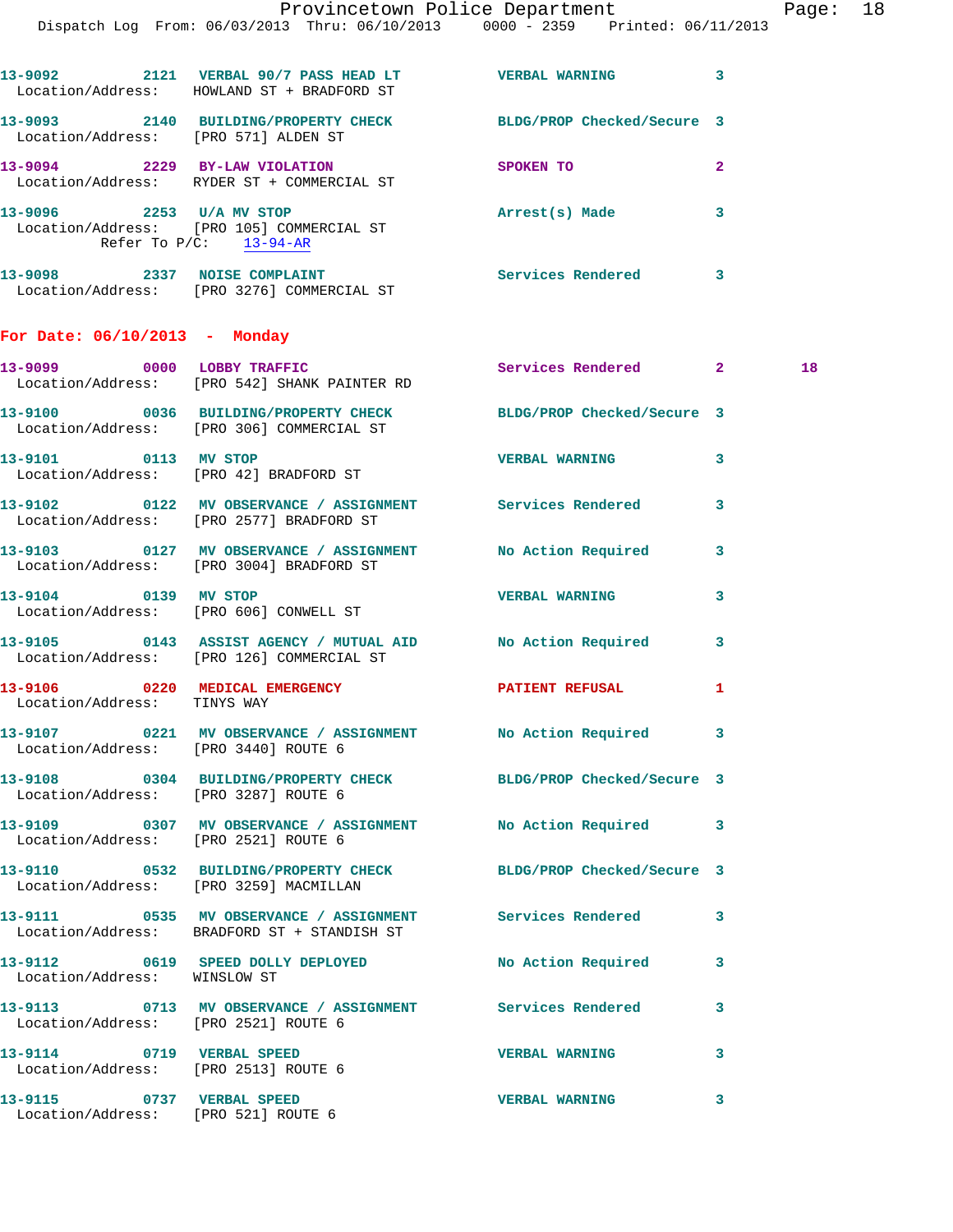|                                        | Provincetown Police Department Fage: 19<br>Dispatch Log From: 06/03/2013 Thru: 06/10/2013 0000 - 2359 Printed: 06/11/2013 |                              |                |              |  |
|----------------------------------------|---------------------------------------------------------------------------------------------------------------------------|------------------------------|----------------|--------------|--|
|                                        | 13-9116 0745 COURT TRANSPORT No Services Rendered<br>Location/Address: [PRO 542] SHANK PAINTER RD                         |                              | $\mathbf{3}$   |              |  |
|                                        | 13-9117 0820 BUILDING/PROPERTY CHECK Services Rendered 3<br>Location/Address: [PRO 391] COMMERCIAL ST                     |                              |                |              |  |
|                                        | 13-9118 0828 MV BLOCKING<br>Location/Address: [PRO 208] COMMERCIAL ST                                                     | Services Rendered            | $\mathbf{2}$   |              |  |
| 13-9119 0845 WIRES DOWN                | Location/Address: [PRO 836] COMMERCIAL ST                                                                                 | Services Rendered            | $\mathbf{2}$   | $\mathbf{2}$ |  |
|                                        | 13-9120      0916   BUILDING/PROPERTY CHECK        Services Rendered<br>Location/Address:   [PRO 2483] COMMERCIAL ST      |                              | $\mathbf{3}$   |              |  |
|                                        | 13-9121 0925 LANDLORD/TENANT<br>Location/Address: [PRO 3873] CONWELL ST                                                   | <b>SPOKEN TO</b>             | $\overline{a}$ |              |  |
| Location/Address: RYDER ST             | 13-9122 0937 ANIMAL CALL                                                                                                  | No Action Required           | $\mathbf{2}$   |              |  |
|                                        | 13-9123 1002 MV OBSERVANCE / ASSIGNMENT Services Rendered<br>Location/Address: [PRO 106] COMMERCIAL ST                    |                              | 3              |              |  |
|                                        | 13-9124 1007 MEDICAL EMERGENCY Services Rendered 1<br>Location/Address: [PRO 654] COMMERCIAL ST                           |                              |                |              |  |
|                                        | 13-9125 1031 MV ACCIDENT<br>Location/Address: [PRO 846] COMMERCIAL ST                                                     | <b>Services Rendered</b>     | 1              |              |  |
|                                        | 13-9126 1037 TOW/STREET SWEEP<br>Location/Address: [PRO 846] COMMERCIAL ST                                                | Vehicle Towed <b>Website</b> | $\overline{2}$ |              |  |
|                                        | 13-9127 1046 BIKE ACCIDENT<br>Location/Address: [PRO 2490] PROVINCELANDS RD                                               | Transported to Hospital 2    |                |              |  |
| 13-9128 1106 MV HAZARD                 | Location/Address: BANGS ST + COMMERCIAL ST                                                                                | Services Rendered            | $\mathbf{2}$   |              |  |
|                                        |                                                                                                                           | SPOKEN TO                    | 3              |              |  |
| Location/Address: [PRO 1856] CONANT ST | 13-9130 1140 ARGUMENT                                                                                                     | SPOKEN TO                    |                |              |  |
|                                        | 13-9131 1214 BUILDING/PROPERTY CHECK Services Rendered<br>Location/Address: [PRO 2898] JEROME SMITH RD                    |                              | $\mathbf{3}$   |              |  |
|                                        | 13-9132 1219 HOSPITAL TRANSPORT<br>Location/Address: [PRO 440] HARRY KEMP WAY                                             | Transported to Hospital 1    |                |              |  |
|                                        | 13-9133 1247 FLIGHT COVERAGE<br>Location/Address: [PRO 516] RACE POINT RD                                                 | <b>Services Rendered</b>     | $\mathbf{2}$   |              |  |
|                                        | 13-9134 1331 HOSPITAL TRANSPORT<br>Location/Address: [PRO 440] HARRY KEMP WAY                                             | Transported to Hospital 1    |                |              |  |
|                                        | 13-9135 1333 BUSSES LEFT RUNNING<br>Location/Address: [PRO 94] BRADFORD ST                                                | SPOKEN TO                    | $\mathbf{2}$   |              |  |
| 13-9136 1353 HARASSMENT                | Location/Address: [PRO 859] COMMERCIAL ST                                                                                 | SPOKEN TO                    | $\overline{a}$ |              |  |
|                                        | 13-9137 1403 FOLLOW UP<br>Location/Address: [PRO 1259] COMMERCIAL ST                                                      | FOLLOW UP                    | $\mathbf{2}$   |              |  |
| 13-9138 1422 FLIGHT COVERAGE           | Location/Address: [PRO 542] SHANK PAINTER RD                                                                              | Services Rendered            | $\mathbf{2}$   |              |  |
| 13-9139 1424 MV HIT & RUN              |                                                                                                                           | No Action Required           | $\mathbf{2}$   |              |  |

Location/Address: [PRO 3296] SHANK PAINTER RD